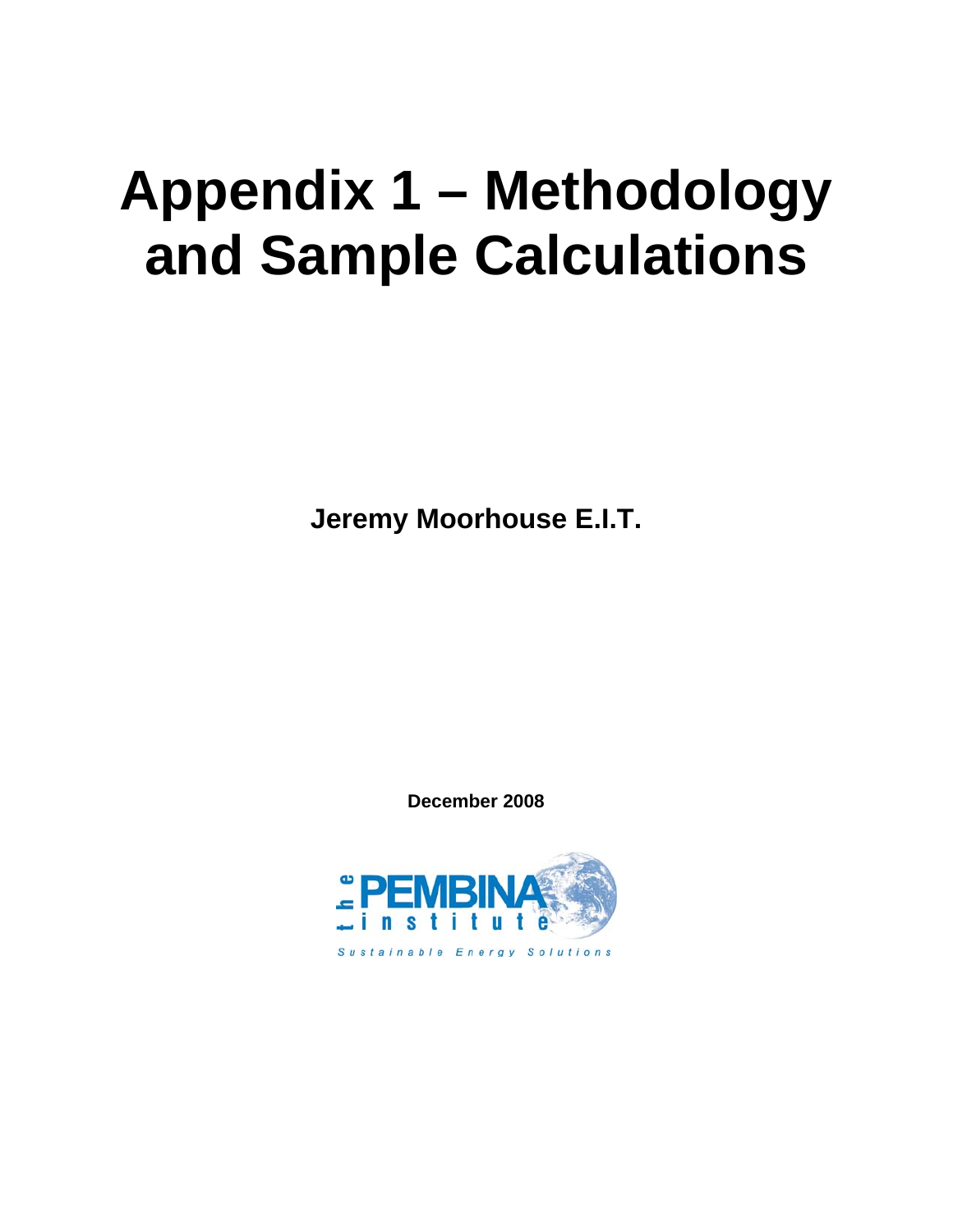## **About the Pembina Institute**

The Pembina Institute creates sustainable energy solutions through research, education, consulting and advocacy. It promotes environmental, social and economic sustainability in the public interest by developing practical solutions for communities, individuals, governments and businesses. The Pembina Institute provides policy research leadership and education on climate change, energy issues, green economics, energy efficiency and conservation, renewable energy and environmental governance. More information about the Pembina Institute is available at http://www.pembina.org or by contacting info@pembina.org.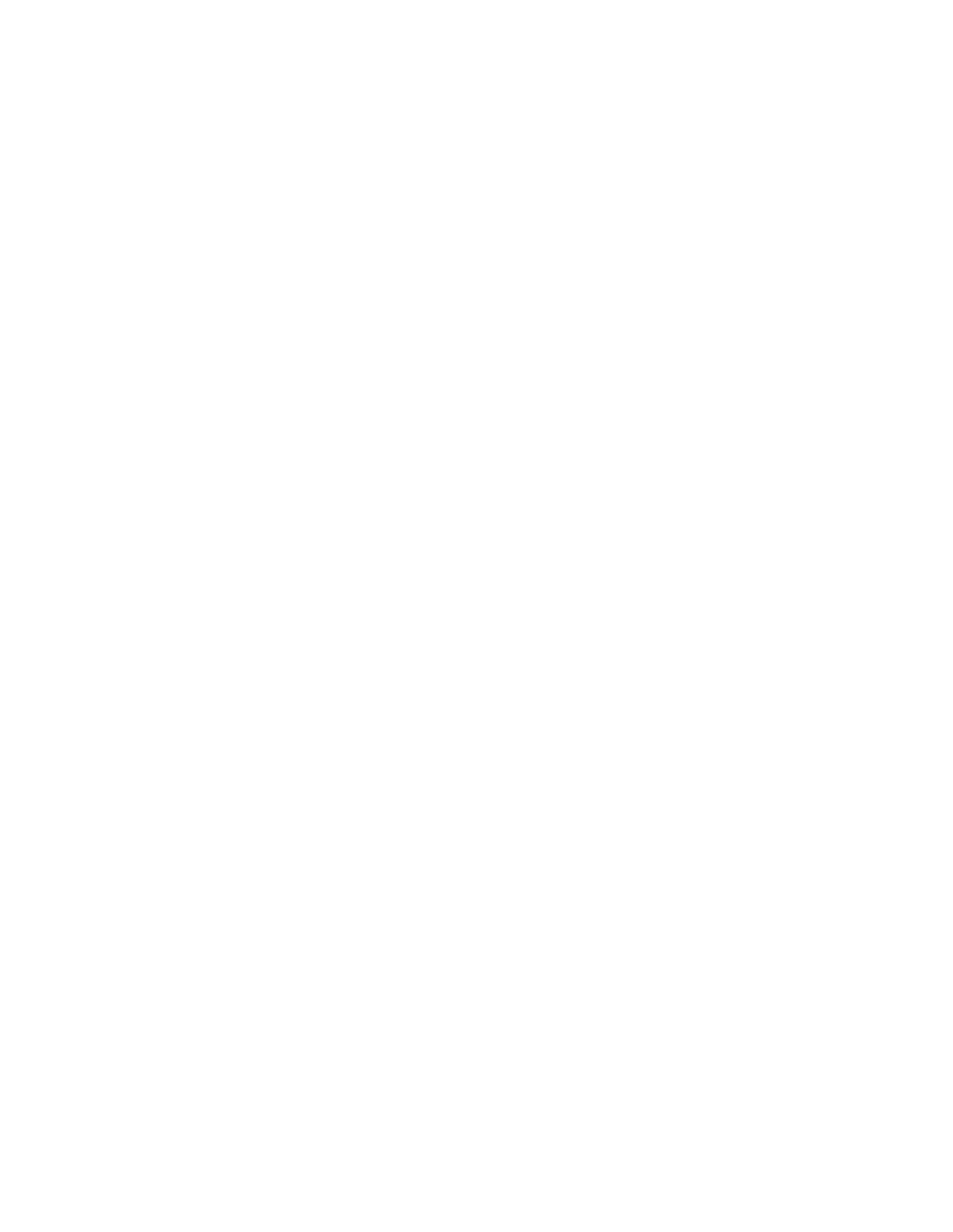# **Appendix 1 - Methodology** and Sample Calculations

## **Table of Contents**

| 1.  |       |  |
|-----|-------|--|
| 1.1 |       |  |
| 1.2 |       |  |
|     | 1.2.1 |  |
|     | 1.2.2 |  |
|     | 1.2.3 |  |
|     | 1.2.4 |  |
|     | 1.2.5 |  |
|     | 1.2.6 |  |
|     | 1.2.7 |  |
| 1.3 |       |  |
|     | 1.3.1 |  |
|     | 1.3.2 |  |
|     | 1.3.3 |  |
| 1.4 |       |  |
|     | 1.4.1 |  |
|     | 1.4.2 |  |
|     | 1.4.3 |  |
|     | 1.4.4 |  |
|     | 1.4.5 |  |
|     | 1.4.6 |  |
| 1.5 |       |  |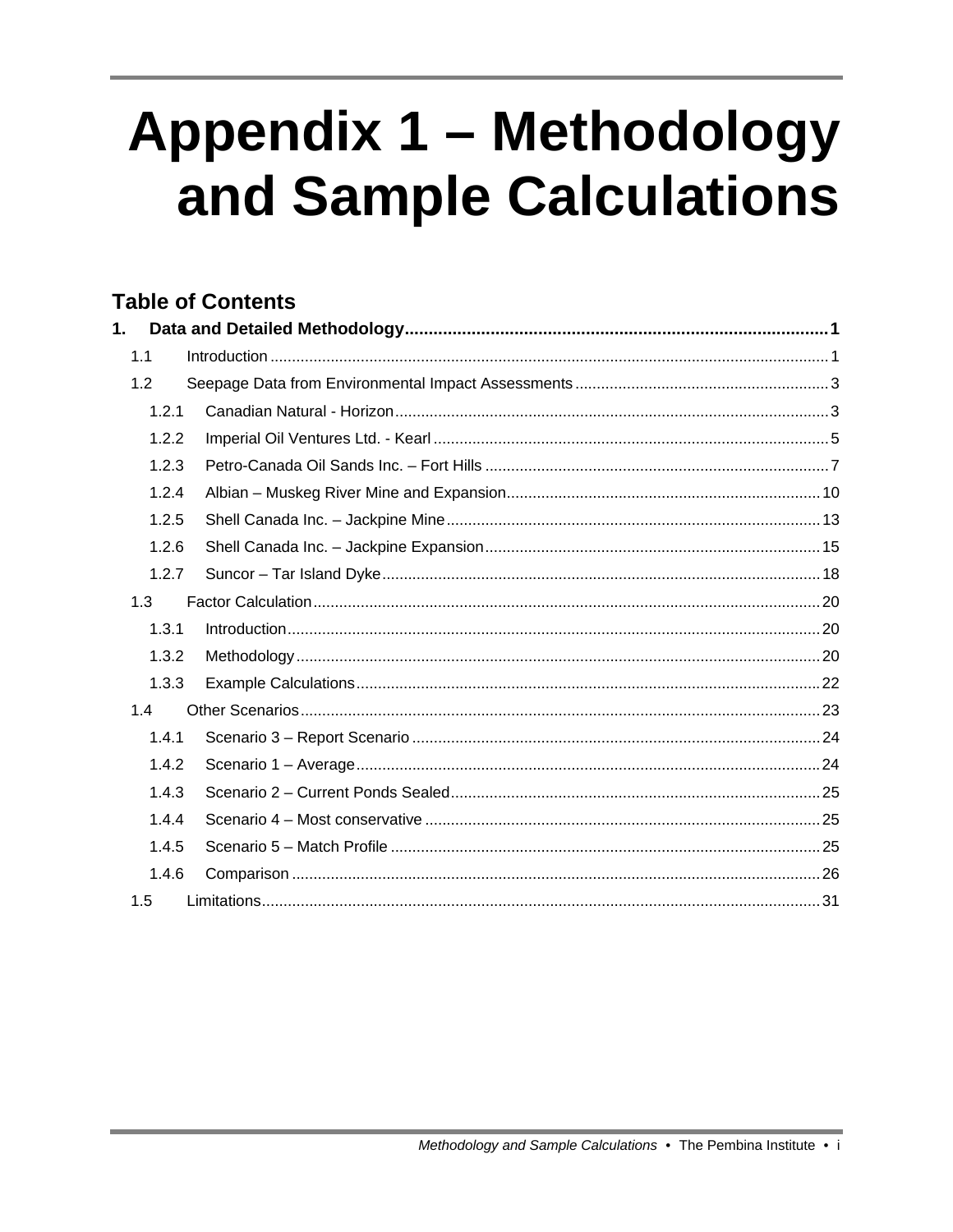## **List of Tables**

## **List of Figures**

| Figure 3: Scenario 3 - Projected seepage rates for current and proposed projects |  |
|----------------------------------------------------------------------------------|--|
|                                                                                  |  |
|                                                                                  |  |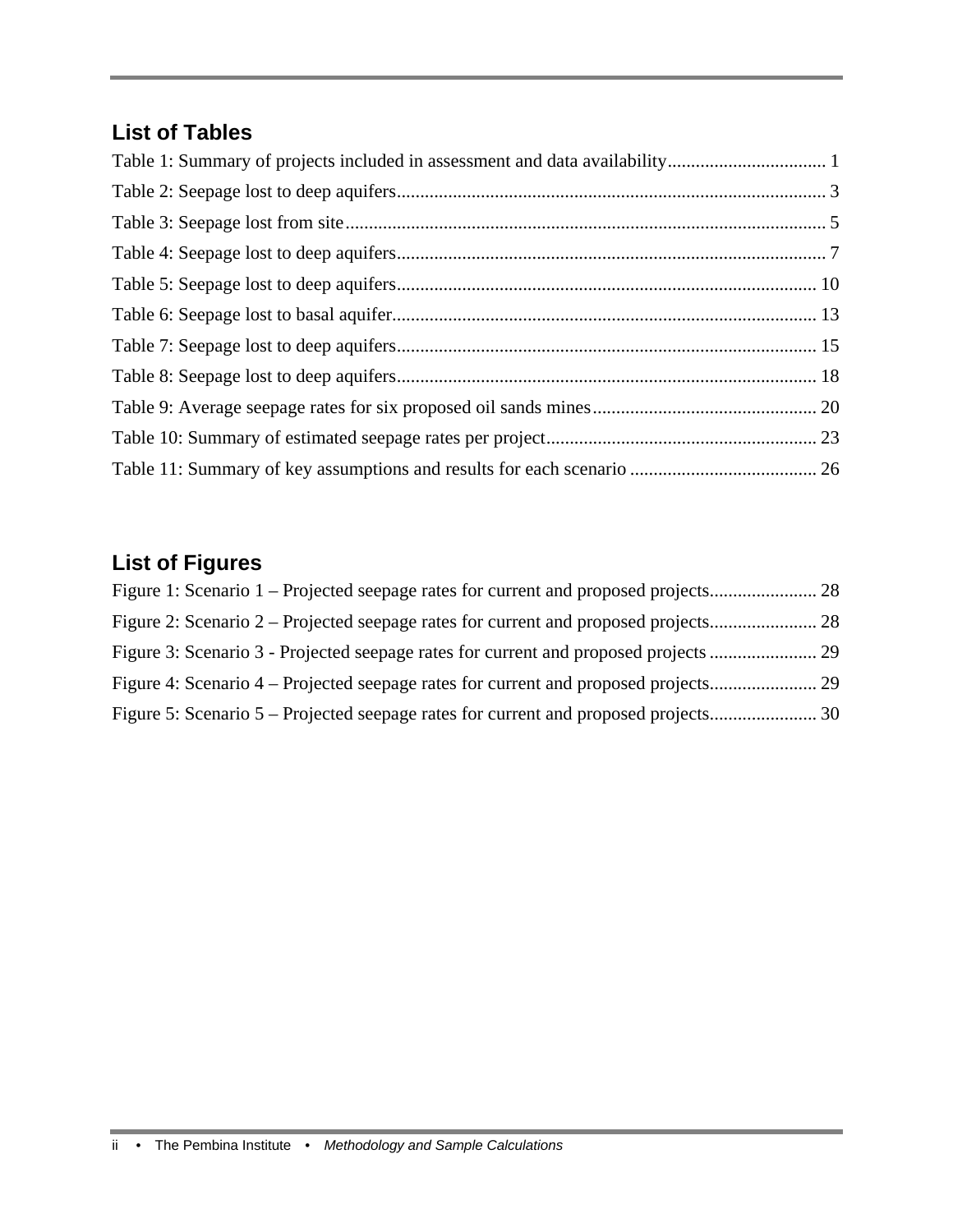# 1. Data and Detailed Methodology

# **1.1 Introduction**

Environmental Defence contracted Pembina Corporate Consulting (Pembina) to quantify seepage from current and proposed oil sands mining operations. For the purposes of this report seepage is defined as process-affected water that seeps from current and proposed tailings ponds that by-passes proposed mitigation measures. Process-affected water is defined in this report as any water that is contained within external or in pit tailings areas.

Pembina developed five seepage scenarios to understand the range of seepage rates possible using a range of assumptions. The results of one of the more conservative scenarios, scenario 3, are presented in the final report. The methodology, assumptions and data used to develop scenario 3 is discussed in detail in this appendix. A summary of the remaining four scenarios, including key assumptions and a comparison of the results with scenario three is also presented in this document.

For all scenarios Pembina used data from environmental impact assessments whenever possible. However, actual seepage rates that are expected to by pass mitigation measures are not always clear and in some instances do not exist. Table 1 lists the projects included in this assessment, data availability and the estimation technique used.

| Project                                     | Data Availability                                                  | <b>Estimation Technique</b> |
|---------------------------------------------|--------------------------------------------------------------------|-----------------------------|
| Albian – Muskeg current and<br>expansion    | Detailed seepage estimates<br>available in project<br>application  | Application values used     |
| Canadian Natural - Horizon<br>Phase 1 and 2 | Detailed seepage estimates<br>available in project<br>application. | Application values used     |
| Canadian Natural - Horizon<br>Phase 3 and 4 | No publicly available values                                       | Average value used          |
| Imperial – Kearl                            | Detailed seepage estimates<br>available in project<br>application. | Application values used     |
| Petro-Canada Oil Sands – Fort<br>Hills      | Detailed seepage estimates<br>available in project<br>application. | Application values used     |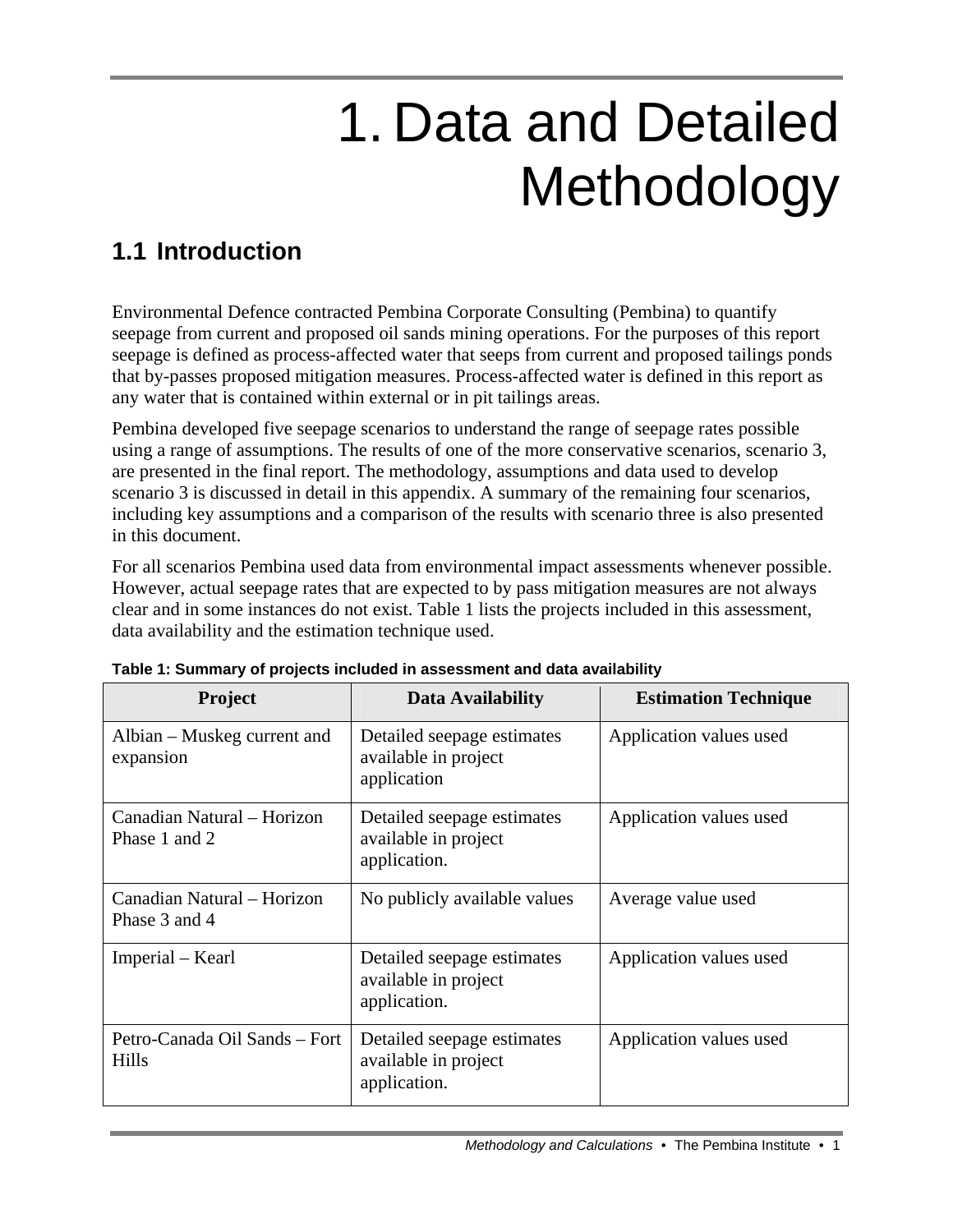| Shell Canada Inc. - Jackpine<br>Expansion | Detailed seepage estimates<br>available in project<br>application.      | Application values used |
|-------------------------------------------|-------------------------------------------------------------------------|-------------------------|
| Shell Canada Inc. - Jackpine<br>phase 1   | Detailed seepage estimates<br>available in project<br>application.      | Application values used |
| Shell Canada Inc. - Pierre<br>River       | Detailed seepage estimates<br>available in project<br>application.      | Application values used |
| Suncor - Current                          | Publicly available records<br>available but not accessible <sup>1</sup> | Average value used      |
| Suncor - Expansions<br>(Voyageur South)   | Detailed seepage estimates<br>available but in incompatible<br>format.  | Average value used      |
| Syncrude - Announced                      | No publicly available values                                            | Average value used      |
| Syncrude - Current                        | Publicly available records<br>available but not accessible              | Average value used      |
| Synenco - Northern Lights                 | Estimates available but not in<br>detail required                       | Average value used      |
| <b>Total – Deer Creek</b><br>Announced    | No publicly available values                                            | Average value used      |
| <b>Total - Deer Creek</b><br>Application  | Seepage discussed in<br>application but values no<br>provided.          | Average value used      |
| UTS/Tek Cominco-<br>Announced             | No publicly available values                                            | Average value used      |

The appendix is divided in to four primary sections. The first section, "Seepage Data from Environmental Impact Assessments" lists reported seepage rates and sources and discusses key assumptions and uncertainties. This section is followed by the "Factor Calculation" sections which illustrates the methodology and calculations used to estimate seepage for projects without publicly-disclosed seepage factors. The third section presents the key assumptions for the other four scenario and compares the results with the third scenario. The final section discusses the limitations associated with the seepage calculations.

 $\overline{a}$ 

<sup>&</sup>lt;sup>1</sup> Current operations are required to report seepage rates and water quality.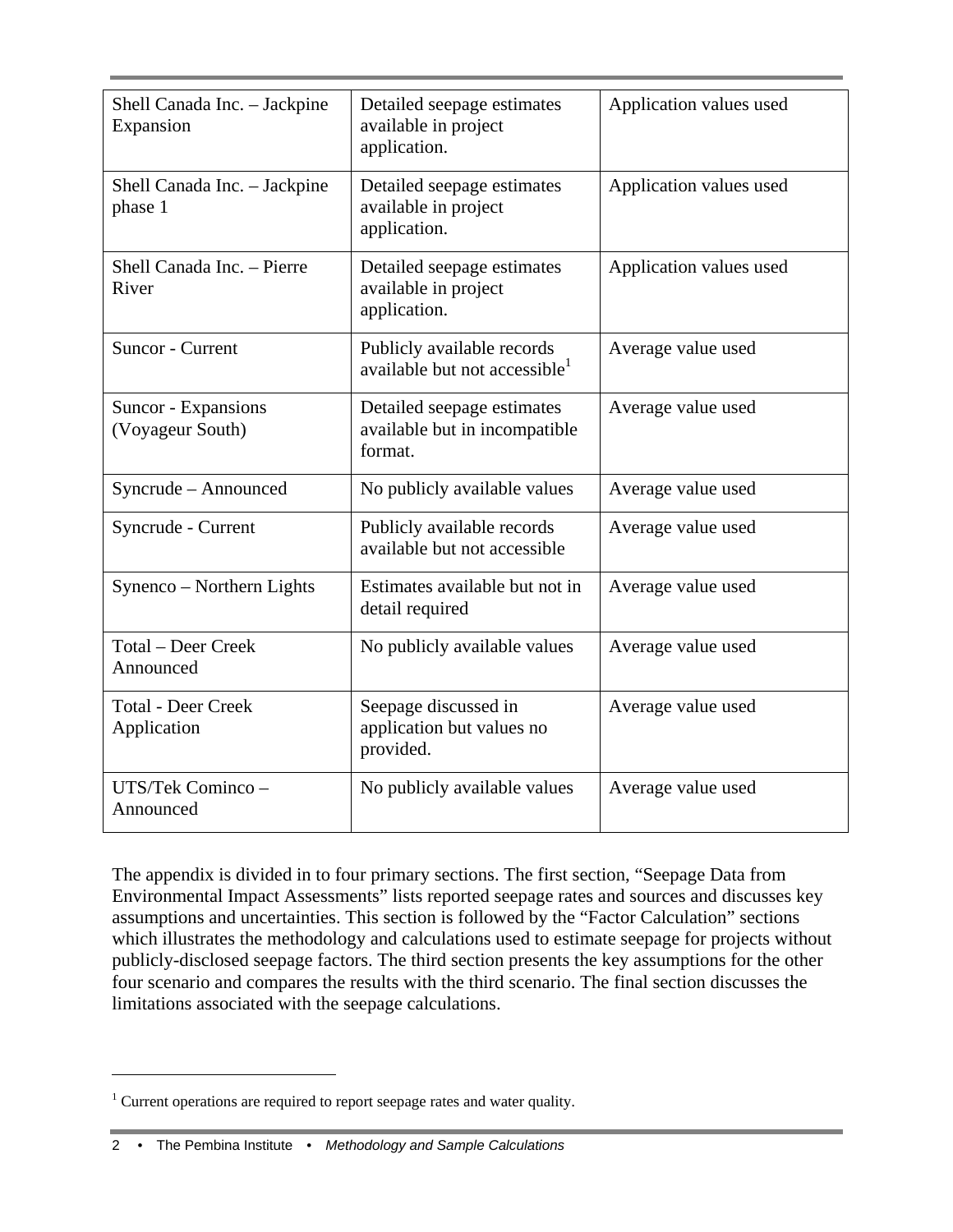Pembina invite feedback on the data and methodology used. Feedback on the data should be directed towards Jeremy Moorhouse (jeremym@pembina.org, 403-269-3344 ext. 123). The primary goal of this research and report is to determine a realistic and publicly available cumulative value for current and proposed oil sands projects.

## **1.2 Seepage Data from Environmental Impact Assessments**

The following data are used for all scenarios.

## **1.2.1 Canadian Natural - Horizon**

The data used to estimate seepage that escapes mitigation measures associated with the operation of the Canadian Natural – Horizon project are provided in Table 2. The primary assumptions with this data are provided below the table.

| <b>Seepage to Deep Aquifers - Lost</b> |       |       |  |  |
|----------------------------------------|-------|-------|--|--|
| Year                                   | Value | Unit  |  |  |
| 2007                                   | 0     | m3/hr |  |  |
| 2008                                   | 0     | m3/hr |  |  |
| 2009                                   | 0     | m3/hr |  |  |
| 2010                                   | 0     | m3/hr |  |  |
| 2011                                   | 0     | m3/hr |  |  |
| 2012                                   | 0     | m3/hr |  |  |
| 2013                                   | 0     | m3/hr |  |  |
| 2014                                   | 0     | m3/hr |  |  |
| 2015                                   | 0     | m3/hr |  |  |
| 2016                                   | 0     | m3/hr |  |  |
| 2017                                   | 0     | m3/hr |  |  |
| 2018                                   | 0     | m3/hr |  |  |
| 2019                                   | 0     | m3/hr |  |  |
| 2020                                   | 0     | m3/hr |  |  |
| 2021                                   | 175   | m3/hr |  |  |
| 2022                                   | 346   | m3/hr |  |  |
| 2023                                   | 346   | m3/hr |  |  |
| 2024                                   | 346   | m3/hr |  |  |
| 2025                                   | 346   | m3/hr |  |  |
| 2026                                   | 315   | m3/hr |  |  |
| 2027                                   | 285   | m3/hr |  |  |
| 2028                                   | 284   | m3/hr |  |  |
| 2029                                   | 232   | m3/hr |  |  |
| 2030                                   | 180   | m3/hr |  |  |
| 2031                                   | 180   | m3/hr |  |  |
| 2032                                   | 180   | m3/hr |  |  |
| 2033                                   | 180   | m3/hr |  |  |
| 2034                                   | 500   | m3/hr |  |  |
| 2035                                   | 500   | m3/hr |  |  |

**Table 2: Seepage lost to deep aquifers**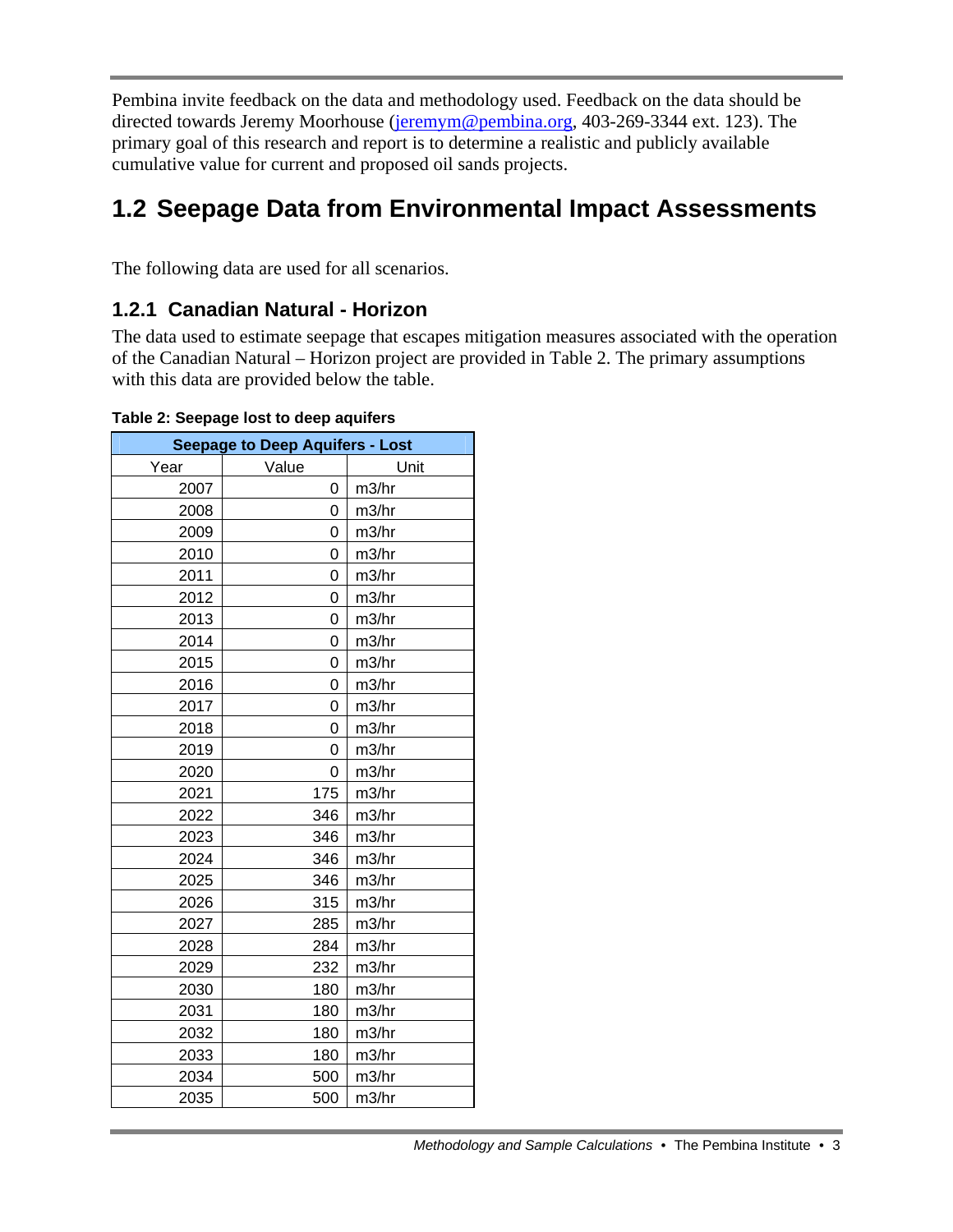| 2036 | 500 | m3/hr |
|------|-----|-------|
| 2037 | 500 | m3/hr |
| 2038 | 500 | m3/hr |
| 2039 | 462 | m3/hr |
| 2040 | 347 | m3/hr |
| 2041 | 347 | m3/hr |
| 2042 | 347 | m3/hr |
| 2043 | 347 | m3/hr |
| 2044 | 347 | m3/hr |
| 2045 | 466 | m3/hr |
| 2046 | 466 | m3/hr |
| 2047 | 466 | m3/hr |
| 2048 | 466 | m3/hr |

#### **Source**

Canadian Natural. "Horizon Oil Sands Project: Application for Approval" 2003.

#### **Assumptions:**

• Seepage to deep aquifers is assumed to be lost from the mine site and not recoverable by mitigation methods.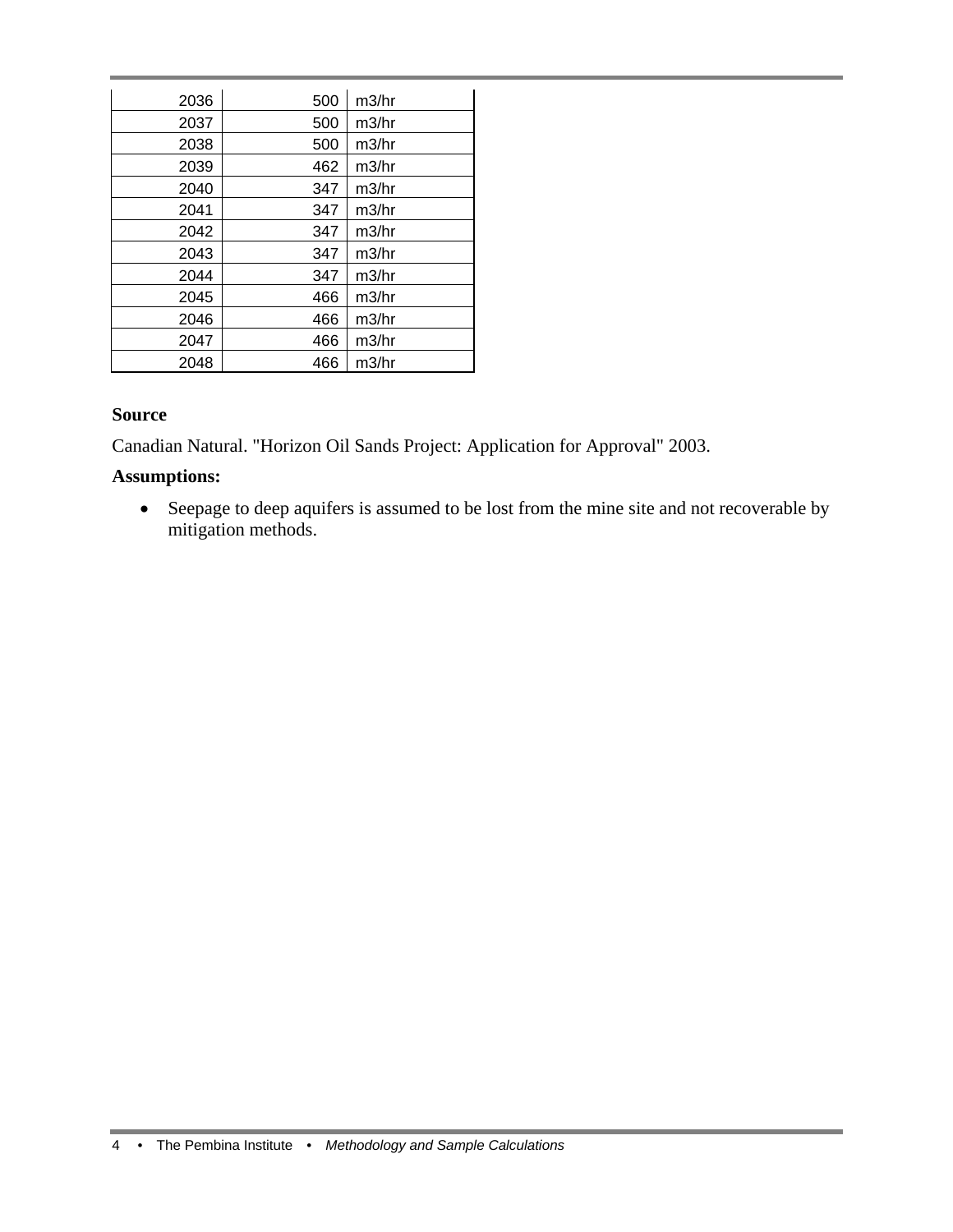## **1.2.2 Imperial Oil Ventures Ltd. - Kearl**

The data used to estimate seepage that escapes mitigation measures associated with the operation of the Imperial Oil Ventures Ltd. – Kearl project are provided in Table 3. The primary assumptions with this data are provided below the table.

| <b>Seepage Lost to Overburden</b> |        |       |
|-----------------------------------|--------|-------|
| Year                              | Value  | Unit  |
| 2007                              | 0      | m3/hr |
| 2008                              | 0      | m3/hr |
| 2009                              | 0      | m3/hr |
| 2010                              | 296.8  | m3/hr |
| 2011                              | 1221.5 | m3/hr |
| 2012                              | 1929.2 | m3/hr |
| 2013                              | 639.3  | m3/hr |
| 2014                              | 388.1  | m3/hr |
| 2015                              | 285.4  | m3/hr |
| 2016                              | 239.7  | m3/hr |
| 2017                              | 205.5  | m3/hr |
| 2018                              | 205.5  | m3/hr |
| 2019                              | 182.6  | m3/hr |
| 2020                              | 137.0  | m3/hr |
| 2021                              | 91.3   | m3/hr |
| 2022                              | 79.9   | m3/hr |
| 2023                              | 45.7   | m3/hr |
| 2024                              | 45.7   | m3/hr |
| 2025                              | 45.7   | m3/hr |
| 2026                              | 45.7   | m3/hr |
| 2027                              | 45.7   | m3/hr |
| 2028                              | 45.7   | m3/hr |
| 2029                              | 45.7   | m3/hr |
| 2030                              | 34.2   | m3/hr |
| 2031                              | 22.8   | m3/hr |
| 2032                              | 22.8   | m3/hr |
| 2033                              | 11.4   | m3/hr |
| 2034                              | 11.4   | m3/hr |
| 2035                              | 0      | m3/hr |
| 2036                              | 0      | m3/hr |
| 2037                              | 0      | m3/hr |
| 2038                              | 0      | m3/hr |

#### **Table 3: Seepage lost from site**

#### **Source**

Imperial Oil Resource Ventures Ltd. "Kearl Oil Sands Project - Mine Development: Regulatory Application." 2005. Volume 2, Section 9, Table 5-4

#### **Assumptions:**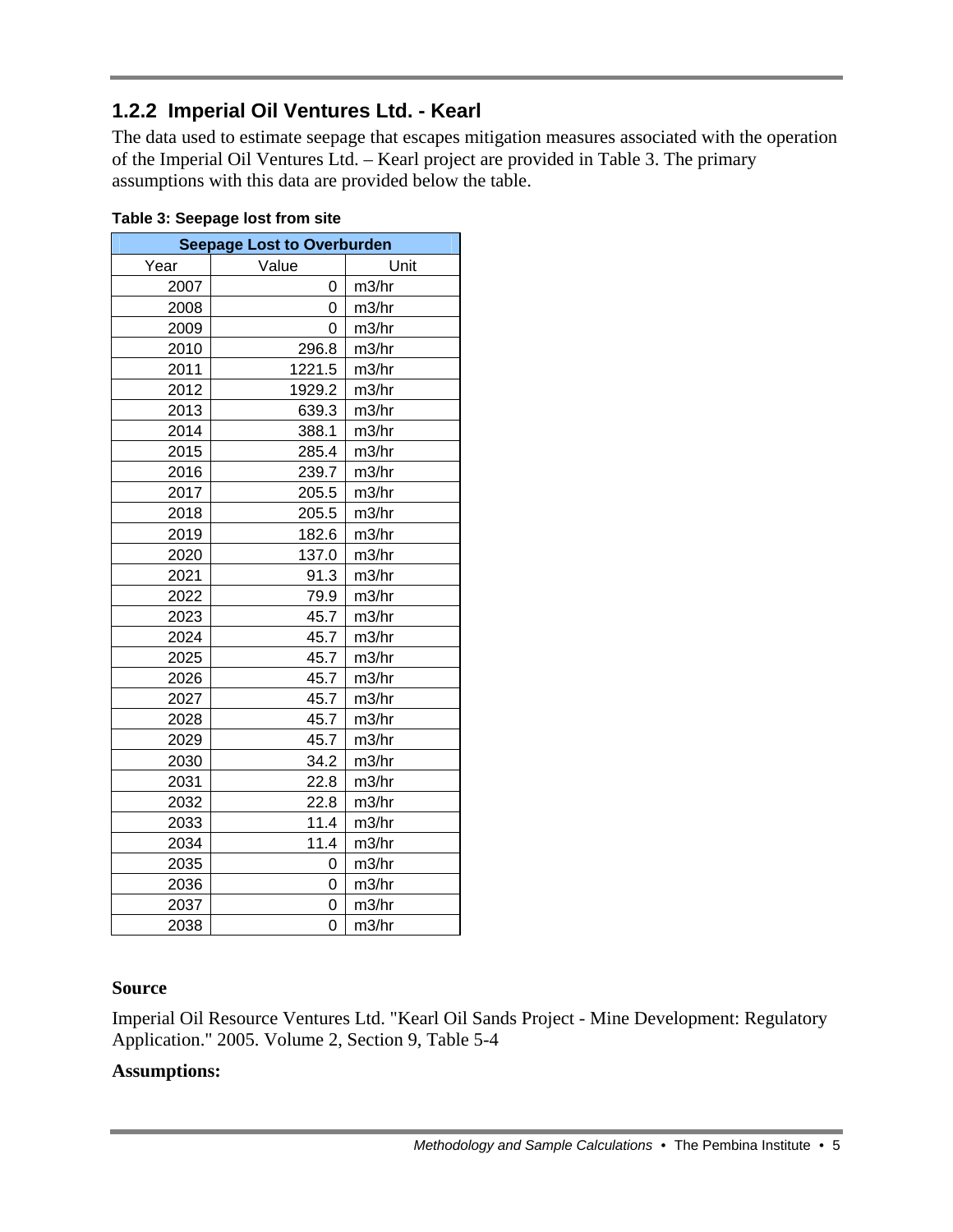- Imperial labels seepage as "Seepage to Overburden Sands at ETA". It is unclear how this seepage escapes the mine site. However, it is assumed to escape as it is included in the outflows of the mine site water balance.
- Imperial assumes no seepage to deep aquifers.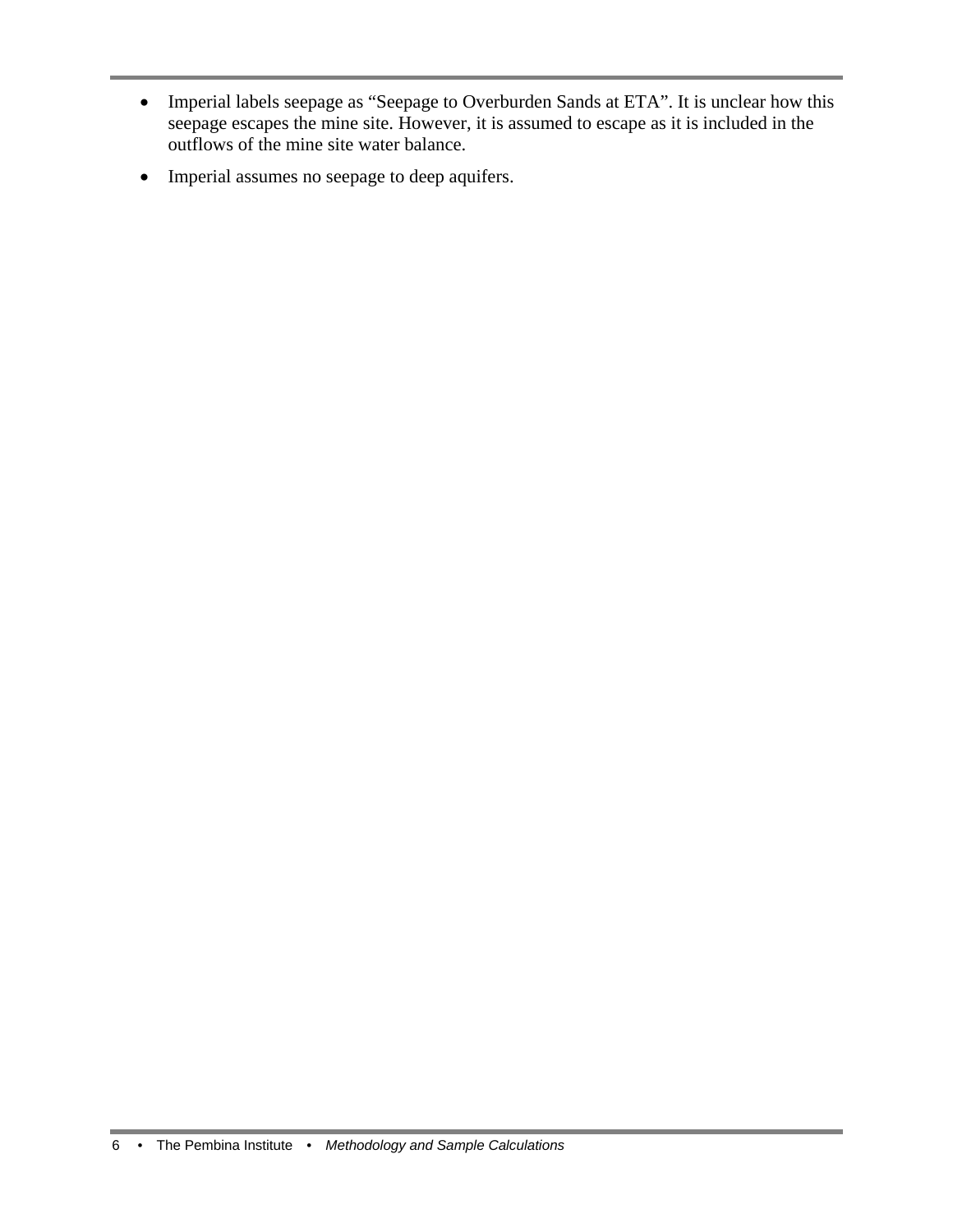## **1.2.3 Petro-Canada Oil Sands Inc. – Fort Hills**

The data used to estimate seepage lost to the environment associated with the operation of the Canadian Natural – Horizon project are provided in Table 4. The primary assumptions with this data are provided below the table.

| <b>Expected to Pass Interception Wells</b> |        |       |  |
|--------------------------------------------|--------|-------|--|
| Year                                       | Value  | Unit  |  |
| 2007                                       | 0      | m3/hr |  |
| 2008                                       | 0      | m3/hr |  |
| 2009                                       | 0      | m3/hr |  |
| 2010                                       | 0      | m3/hr |  |
| 2011                                       | 0      | m3/hr |  |
| 2012                                       | 0      | m3/hr |  |
| 2013                                       | 0      | m3/hr |  |
| 2014                                       | 0      | m3/hr |  |
| 2015                                       | 0      | m3/hr |  |
| 2016                                       | 0      | m3/hr |  |
| 2017                                       | 0      | m3/hr |  |
| 2018                                       | 0      | m3/hr |  |
| 2019                                       | 0      | m3/hr |  |
| 2020                                       | 0      | m3/hr |  |
| 2021                                       | 574.85 | m3/hr |  |
| 2022                                       | 574.85 | m3/hr |  |
| 2023                                       | 574.85 | m3/hr |  |
| 2024                                       | 574.85 | m3/hr |  |
| 2025                                       | 574.85 | m3/hr |  |
| 2026                                       | 574.85 | m3/hr |  |
| 2027                                       | 574.85 | m3/hr |  |
| 2028                                       | 574.85 | m3/hr |  |
| 2029                                       | 574.85 | m3/hr |  |
| 2030                                       | 574.85 | m3/hr |  |
| 2031                                       | 574.85 | m3/hr |  |
| 2032                                       | 574.85 | m3/hr |  |
| 2033                                       | 574.85 | m3/hr |  |
| 2034                                       | 574.85 | m3/hr |  |
| 2035                                       | 574.85 | m3/hr |  |
| 2036                                       | 574.85 | m3/hr |  |
| 2037                                       | 574.85 | m3/hr |  |
| 2038                                       | 574.85 | m3/hr |  |
| 2039                                       | 574.85 | m3/hr |  |
| 2040                                       | 574.85 | m3/hr |  |
| 2041                                       | 574.85 | m3/hr |  |
| 2042                                       | 574.85 | m3/hr |  |
| 2043                                       | 574.85 | m3/hr |  |
| 2044                                       | 574.85 | m3/hr |  |
| 2045                                       | 574.85 | m3/hr |  |
| 2046                                       | 574.85 | m3/hr |  |

#### **Table 4: Seepage lost to deep aquifers**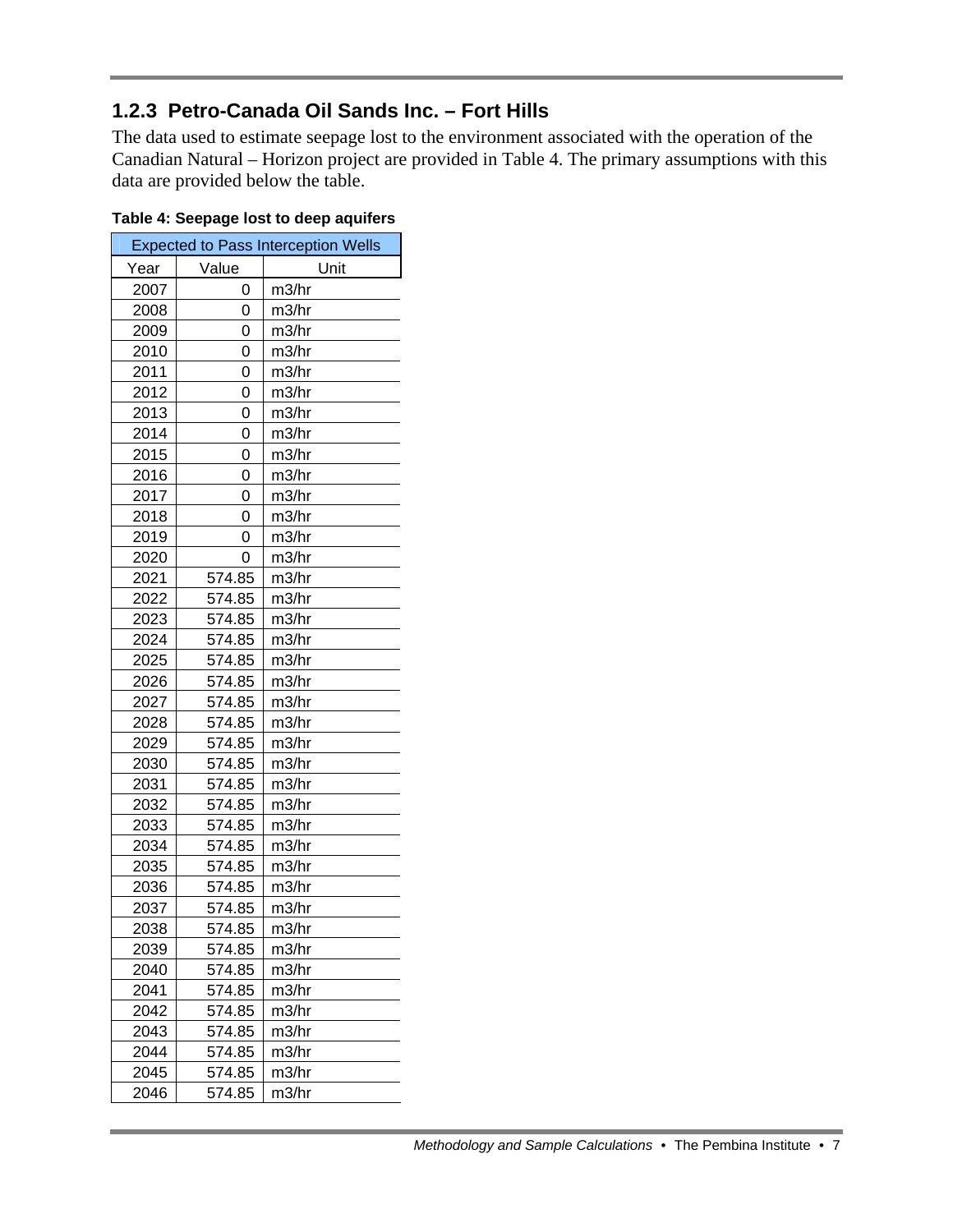| 2047 | 574.85 | m3/hr |
|------|--------|-------|
| 2048 | 574.85 | m3/hr |
| 2049 | 574.85 | m3/hr |
| 2050 | 574.85 | m3/hr |
| 2051 | 574.85 | m3/hr |
| 2052 | 574.85 | m3/hr |
| 2053 | 574.85 | m3/hr |
| 2054 | 574.85 | m3/hr |
| 2055 | 574.85 | m3/hr |
| 2056 | 574.85 | m3/hr |
| 2057 | 574.85 | m3/hr |
| 2058 | 574.85 | m3/hr |
| 2059 | 574.85 | m3/hr |
| 2060 | 574.85 | m3/hr |
| 2061 | 574.85 | m3/hr |
| 2062 | 574.85 | m3/hr |
| 2063 | 574.85 | m3/hr |
| 2064 | 574.85 | m3/hr |
| 2065 | 574.85 | m3/hr |
| 2066 | 574.85 | m3/hr |
| 2067 | 574.85 | m3/hr |
| 2068 | 574.85 | m3/hr |
| 2069 | 574.85 | m3/hr |
| 2070 | 574.85 | m3/hr |
| 2071 | 574.85 | m3/hr |
| 2072 | 574.85 | m3/hr |
| 2073 | 574.85 | m3/hr |
| 2074 | 574.85 | m3/hr |
| 2075 | 574.85 | m3/hr |
| 2076 | 574.85 | m3/hr |
| 2077 | 574.85 | m3/hr |
| 2078 | 574.85 | m3/hr |
|      |        |       |
| 2079 | 574.85 | m3/hr |
| 2080 | 574.85 | m3/hr |
| 2081 | 574.85 | m3/hr |

#### **Source**

Fort Hills Energy Corporation. "Fort Hills Oil Sands Amendment Application." 2 (2006). Volume 2, Table 8-5 and 8-6 and text.

#### **Assumptions:**

- Petro-Canada provided total seepage rates from all ponds that are expected to by pass interception wells.
- This assessment assumes that all seepage that by-passes the interception wells will not be intercepted by other means.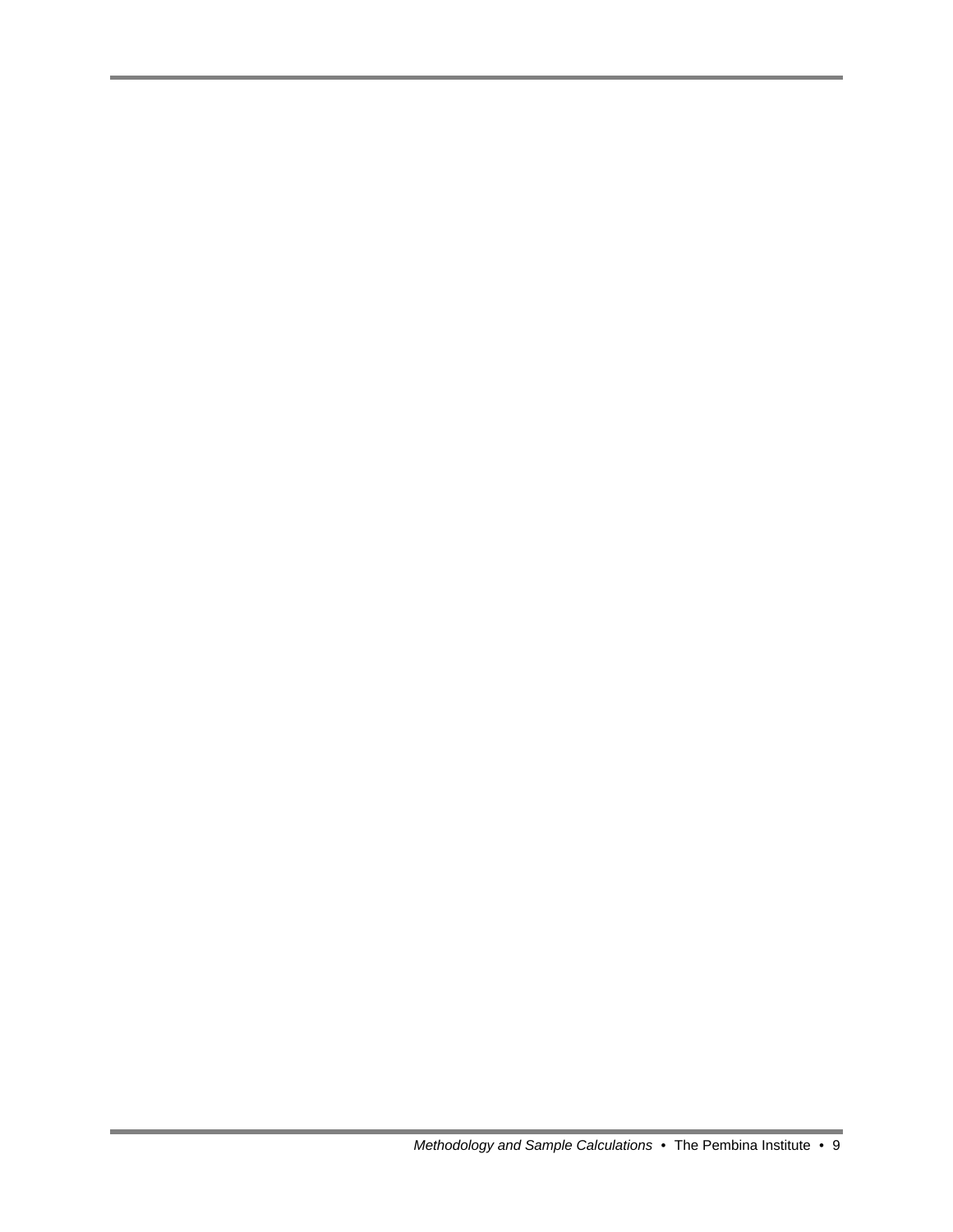## **1.2.4 Albian – Muskeg River Mine and Expansion**

The data used to estimate seepage that escapes mitigation measures associated with the operation of the Albian – Muskeg River Mine and Expansion project are provided in Table 5. The primary assumptions with this data are provided below the table.

| <b>ETDA Seepage - Basal Aquifer</b> |       |       |  |  |
|-------------------------------------|-------|-------|--|--|
| Year                                | Value | Unit  |  |  |
| 2007                                | 0     | m3/hr |  |  |
| 2008                                | 0     | m3/hr |  |  |
| 2009                                | 0     | m3/hr |  |  |
| 2010                                | 29.17 | m3/hr |  |  |
| 2011                                | 29.17 | m3/hr |  |  |
| 2012                                | 29.17 | m3/hr |  |  |
| 2013                                | 29.17 | m3/hr |  |  |
| 2014                                | 29.17 | m3/hr |  |  |
| 2015                                | 29.17 | m3/hr |  |  |
| 2016                                | 29.17 | m3/hr |  |  |
| 2017                                | 29.17 | m3/hr |  |  |
| 2018                                | 29.17 | m3/hr |  |  |
| 2019                                | 29.17 | m3/hr |  |  |
| 2020                                | 29.17 | m3/hr |  |  |
| 2021                                | 29.17 | m3/hr |  |  |
| 2022                                | 29.17 | m3/hr |  |  |
| 2023                                | 29.17 | m3/hr |  |  |
| 2024                                | 29.17 | m3/hr |  |  |
| 2025                                | 29.17 | m3/hr |  |  |
| 2026                                | 29.17 | m3/hr |  |  |
| 2027                                | 29.17 | m3/hr |  |  |
| 2028                                | 29.17 | m3/hr |  |  |
| 2029                                | 29.17 | m3/hr |  |  |
| 2030                                | 29.17 | m3/hr |  |  |
| 2031                                | 29.17 | m3/hr |  |  |
| 2032                                | 29.17 | m3/hr |  |  |
| 2033                                | 29.17 | m3/hr |  |  |
| 2034                                | 29.17 | m3/hr |  |  |
| 2035                                | 10.00 | m3/hr |  |  |
| 2036                                | 10.00 | m3/hr |  |  |
| 2037                                | 10.00 | m3/hr |  |  |
| 2038                                | 10.00 | m3/hr |  |  |
| 2039                                | 10.00 | m3/hr |  |  |
| 2040                                | 10.00 | m3/hr |  |  |
| 2041                                | 10.00 | m3/hr |  |  |
| 2042                                | 10.00 | m3/hr |  |  |
| 2043                                | 10.00 | m3/hr |  |  |
| 2044                                | 10.00 | m3/hr |  |  |

|  | Table 5: Seepage lost to deep aquifers |  |  |
|--|----------------------------------------|--|--|
|  |                                        |  |  |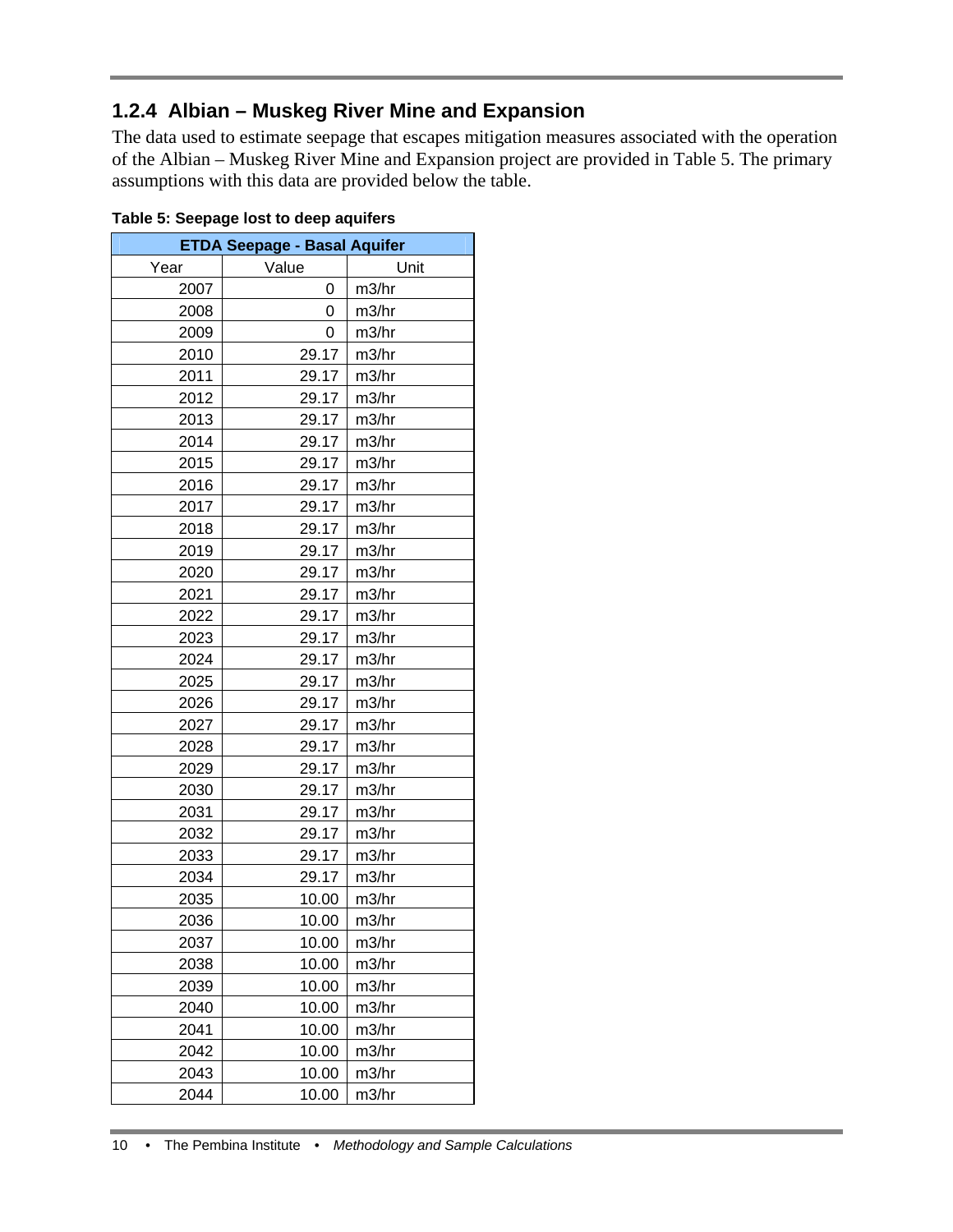| 2045 | 10.00 | m3/hr |
|------|-------|-------|
| 2046 | 10.00 | m3/hr |
| 2047 | 10.00 | m3/hr |
| 2048 | 10.00 | m3/hr |
| 2049 | 10.00 | m3/hr |
| 2050 | 10.00 | m3/hr |
| 2051 | 10.00 | m3/hr |
| 2052 | 10.00 | m3/hr |
| 2053 | 10.00 | m3/hr |
| 2054 | 10.00 | m3/hr |
| 2055 | 10.00 | m3/hr |
| 2056 | 10.00 | m3/hr |
| 2057 | 10.00 | m3/hr |
| 2058 | 10.00 | m3/hr |
| 2059 | 10.00 | m3/hr |
| 2060 | 10.00 | m3/hr |
| 2061 | 10.00 | m3/hr |
| 2062 | 10.00 | m3/hr |
| 2063 | 10.00 | m3/hr |
| 2064 | 10.00 | m3/hr |
| 2065 | 10.00 | m3/hr |
| 2066 | 10.00 | m3/hr |
| 2067 | 10.00 | m3/hr |
| 2068 | 10.00 | m3/hr |
| 2069 | 10.00 | m3/hr |
| 2070 | 10.00 | m3/hr |
| 2071 | 10.00 | m3/hr |
| 2072 | 10.00 | m3/hr |
| 2073 | 10.00 | m3/hr |
| 2074 | 10.00 | m3/hr |
| 2075 | 10.00 | m3/hr |
| 2076 | 10.00 | m3/hr |
| 2077 | 10.00 | m3/hr |
| 2078 | 10.00 | m3/hr |
| 2079 | 10.00 | m3/hr |
| 2080 | 10.00 | m3/hr |
| 2081 | 10.00 | m3/hr |

#### **Source**

Shell Canada Ltd. "Application for the Approval of the Muskeg River Mine Expansion Project." 2005.

#### **Assumptions:**

• External Tailings Disposal Area (ETDA) pit seepage is not intercepted by any method. All other seepage is assumed to be captured by mitigation measures.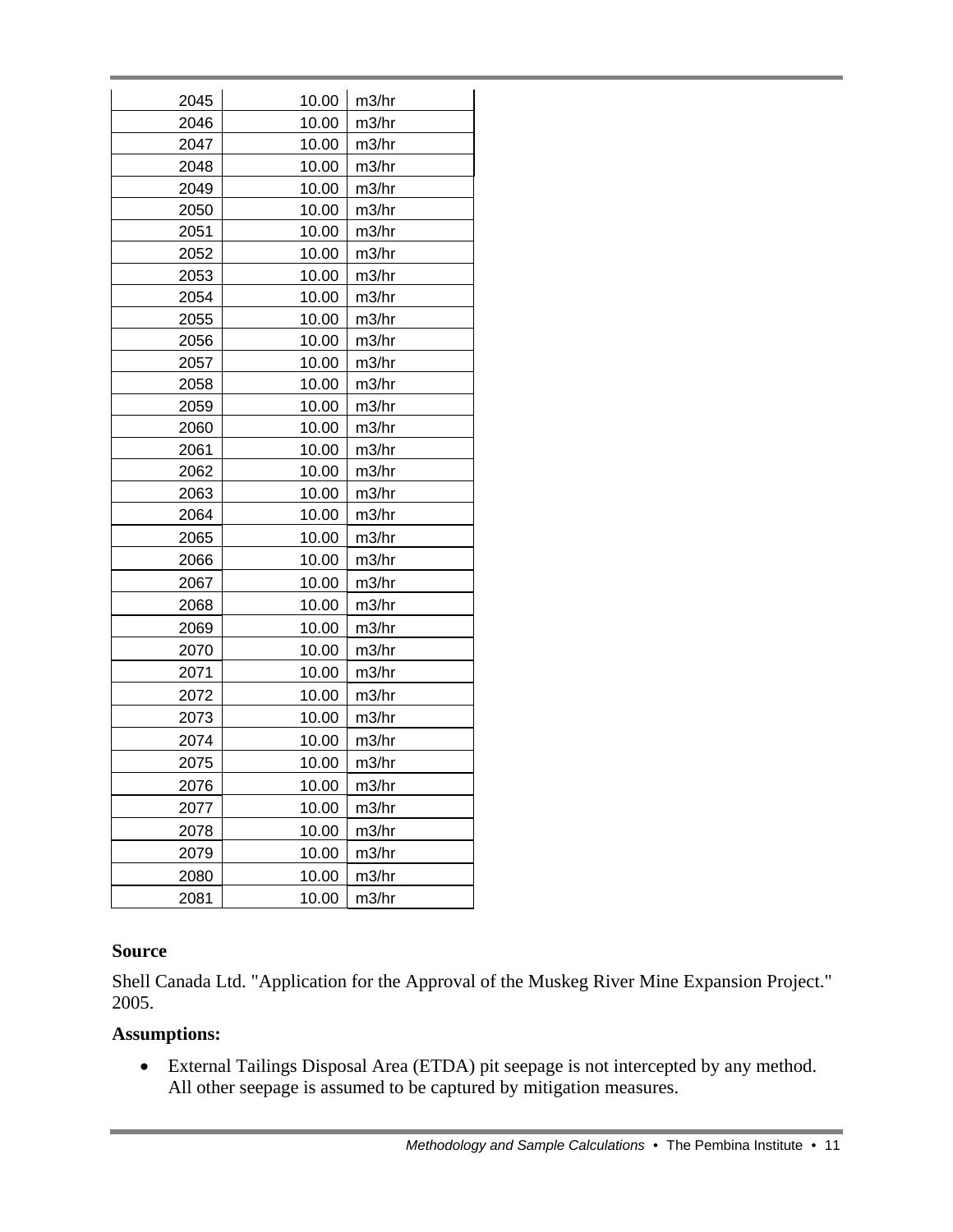- Backfilled pits do not seep.
- The 10 m<sup>3</sup>/hr seepage rate continues into the far future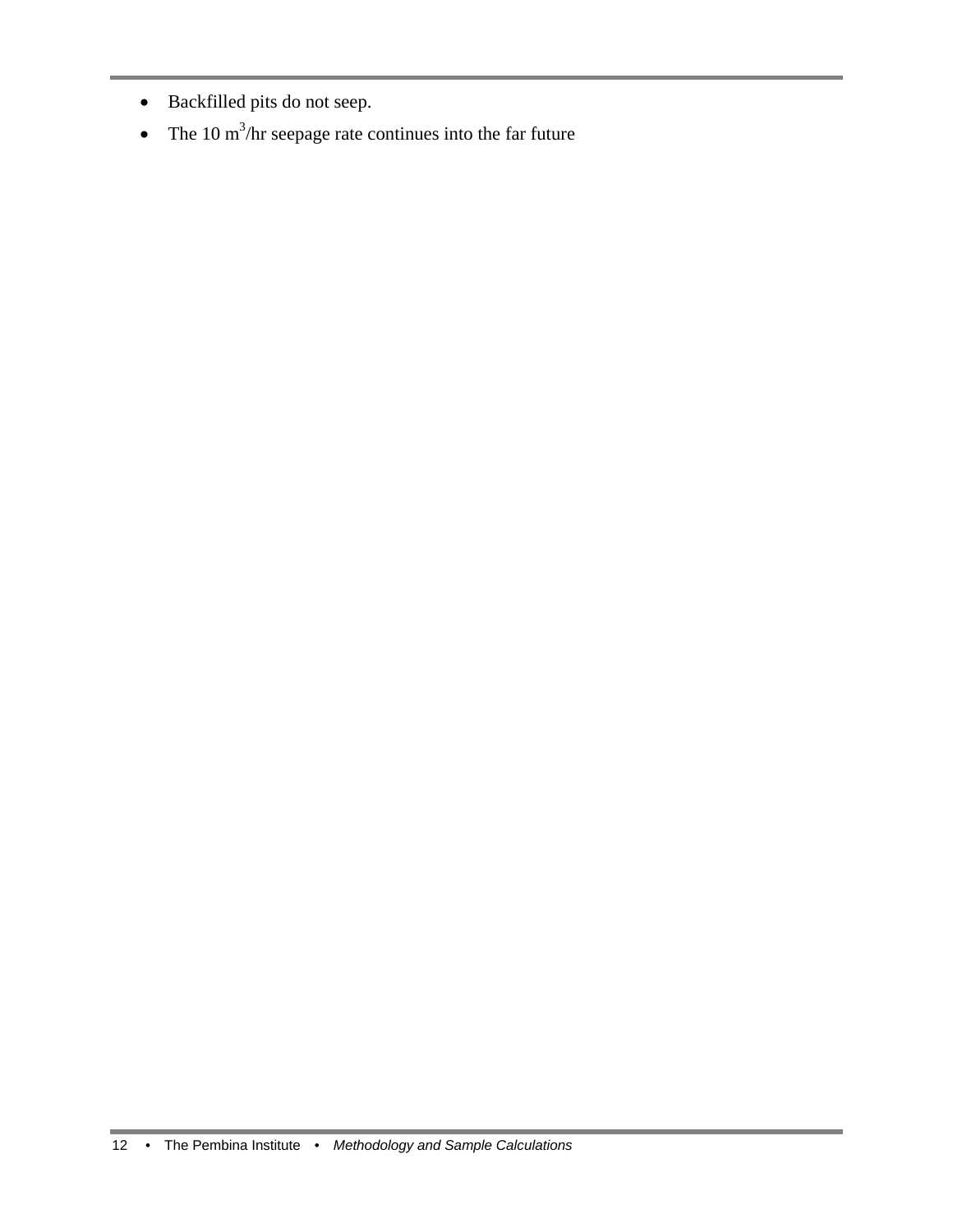## **1.2.5 Shell Canada Inc. – Jackpine Mine**

The data used to estimate seepage that escapes mitigation measures associated with the operation of the Canadian Natural – Horizon project are provided in Table 6. The primary assumptions with this data are provided below the table.

| <b>ETDA Seepage - Basal Aquifer</b> |         |       |  |  |
|-------------------------------------|---------|-------|--|--|
| Year                                | Value   | Unit  |  |  |
| 2007                                | 0       | m3/hr |  |  |
| 2008                                | 0       | m3/hr |  |  |
| 2009                                | 282.500 | m3/hr |  |  |
| 2010                                | 282.500 | m3/hr |  |  |
| 2011                                | 282.500 | m3/hr |  |  |
| 2012                                | 282.500 | m3/hr |  |  |
| 2013                                | 282.500 | m3/hr |  |  |
| 2014                                | 282.500 | m3/hr |  |  |
| 2015                                | 282.500 | m3/hr |  |  |
| 2016                                | 282.500 | m3/hr |  |  |
| 2017                                | 282.500 | m3/hr |  |  |
| 2018                                | 282.500 | m3/hr |  |  |
| 2019                                | 282.500 | m3/hr |  |  |
| 2020                                | 282.500 | m3/hr |  |  |
| 2021                                | 282.500 | m3/hr |  |  |
| 2022                                | 282.500 | m3/hr |  |  |
| 2023                                | 282.500 | m3/hr |  |  |
| 2024                                | 282.500 | m3/hr |  |  |
| 2025                                | 282.500 | m3/hr |  |  |
| 2026                                | 282.500 | m3/hr |  |  |
| 2027                                | 282.500 | m3/hr |  |  |
| 2028                                | 282.500 | m3/hr |  |  |
| 2029                                | 282.500 | m3/hr |  |  |
| 2030                                | 282.500 | m3/hr |  |  |
| 2031                                | 282.500 | m3/hr |  |  |
| 2032                                | 4.25    | m3/hr |  |  |
| 2033                                | 4.25    | m3/hr |  |  |
| 2034                                | 4.25    | m3/hr |  |  |
| 2035                                | 4.25    | m3/hr |  |  |
| 2036                                | 4.25    | m3/hr |  |  |
| 2037                                | 4.25    | m3/hr |  |  |
| 2038                                | 4.25    | m3/hr |  |  |
| 2039                                | 4.25    | m3/hr |  |  |
| 2040                                | 4.25    | m3/hr |  |  |
| 2041                                | 4.25    | m3/hr |  |  |
| 2042                                | 4.25    | m3/hr |  |  |
| 2043                                | 4.25    | m3/hr |  |  |
| 2044                                | 4.25    | m3/hr |  |  |

| Table 6: Seepage lost to basal aquifer |  |  |
|----------------------------------------|--|--|
|                                        |  |  |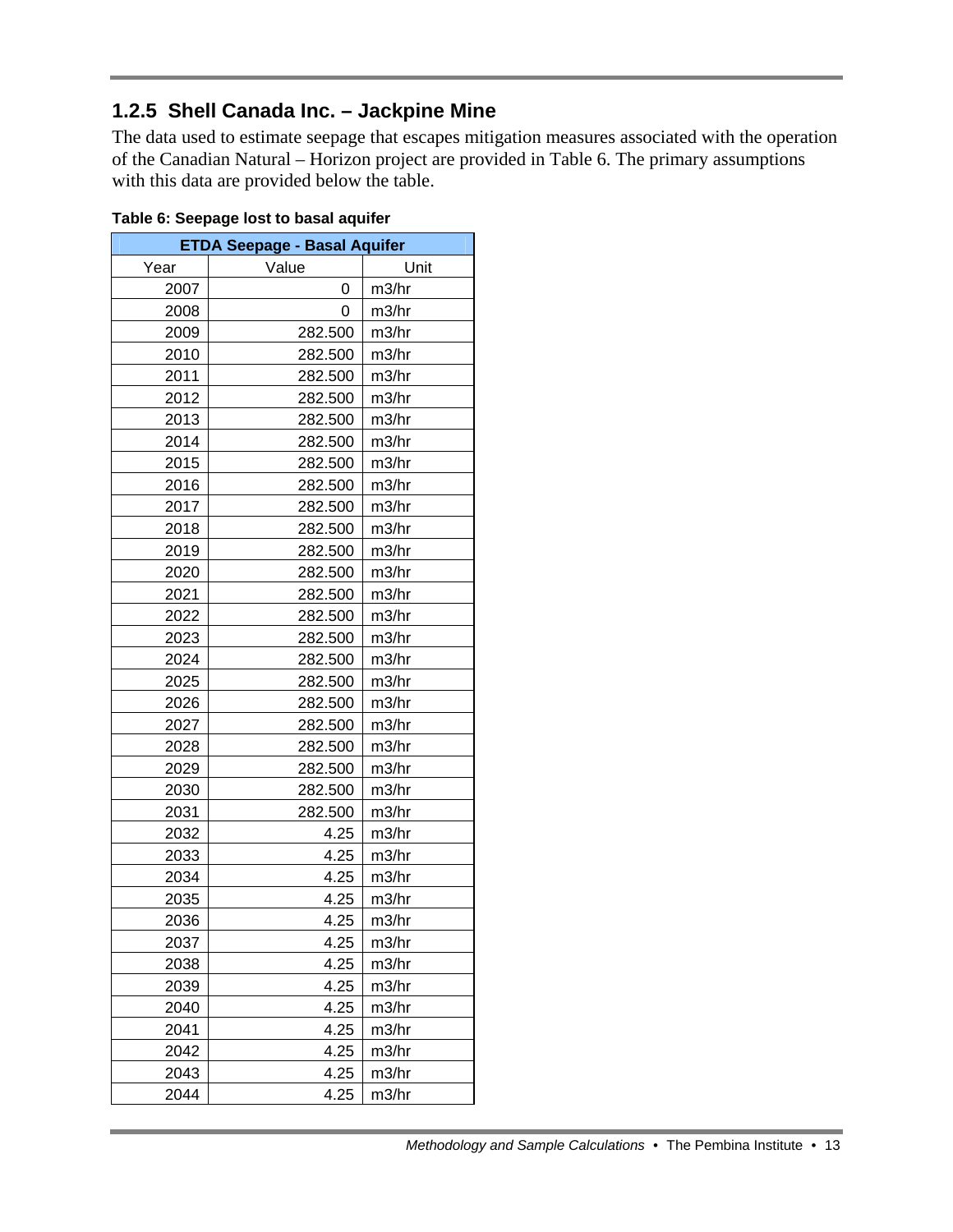| 2045 | 4.25 | m3/hr |
|------|------|-------|
| 2046 | 4.25 | m3/hr |
| 2047 | 4.25 | m3/hr |
| 2048 | 4.25 | m3/hr |
| 2049 | 4.25 | m3/hr |
| 2050 | 4.25 | m3/hr |
| 2051 | 4.25 | m3/hr |
| 2052 | 4.25 | m3/hr |
| 2053 | 4.25 | m3/hr |
| 2054 | 4.25 | m3/hr |
| 2055 | 4.25 | m3/hr |
| 2056 | 4.25 | m3/hr |
| 2057 | 4.25 | m3/hr |
| 2058 | 4.25 | m3/hr |
| 2059 | 4.25 | m3/hr |
| 2060 | 4.25 | m3/hr |
| 2061 | 4.25 | m3/hr |
| 2062 | 4.25 | m3/hr |
| 2063 | 4.25 | m3/hr |
| 2064 | 4.25 | m3/hr |
| 2065 | 4.25 | m3/hr |
| 2066 | 4.25 | m3/hr |
| 2067 | 4.25 | m3/hr |
| 2068 | 4.25 | m3/hr |
| 2069 | 4.25 | m3/hr |
| 2070 | 4.25 | m3/hr |
| 2071 | 4.25 | m3/hr |
| 2072 | 4.25 | m3/hr |
| 2073 | 4.25 | m3/hr |
| 2074 | 4.25 | m3/hr |
| 2075 | 4.25 | m3/hr |
| 2076 | 4.25 | m3/hr |
| 2077 | 4.25 | m3/hr |
| 2078 | 4.25 | m3/hr |
| 2079 | 4.25 | m3/hr |
| 2080 | 4.25 | m3/hr |
| 2081 | 4.25 | m3/hr |
|      |      |       |

#### **Source:**

Shell Canada Ltd. "Application for Approval of the Jackpine Mine - Phase 1." 2002. Volume 3, page 4-49, and Table 4.4-8

#### **Assumptions:**

- The seepage rates presented above are assumed to by pass mitigation measures.
- The values above are based on snap shots provided in the EIA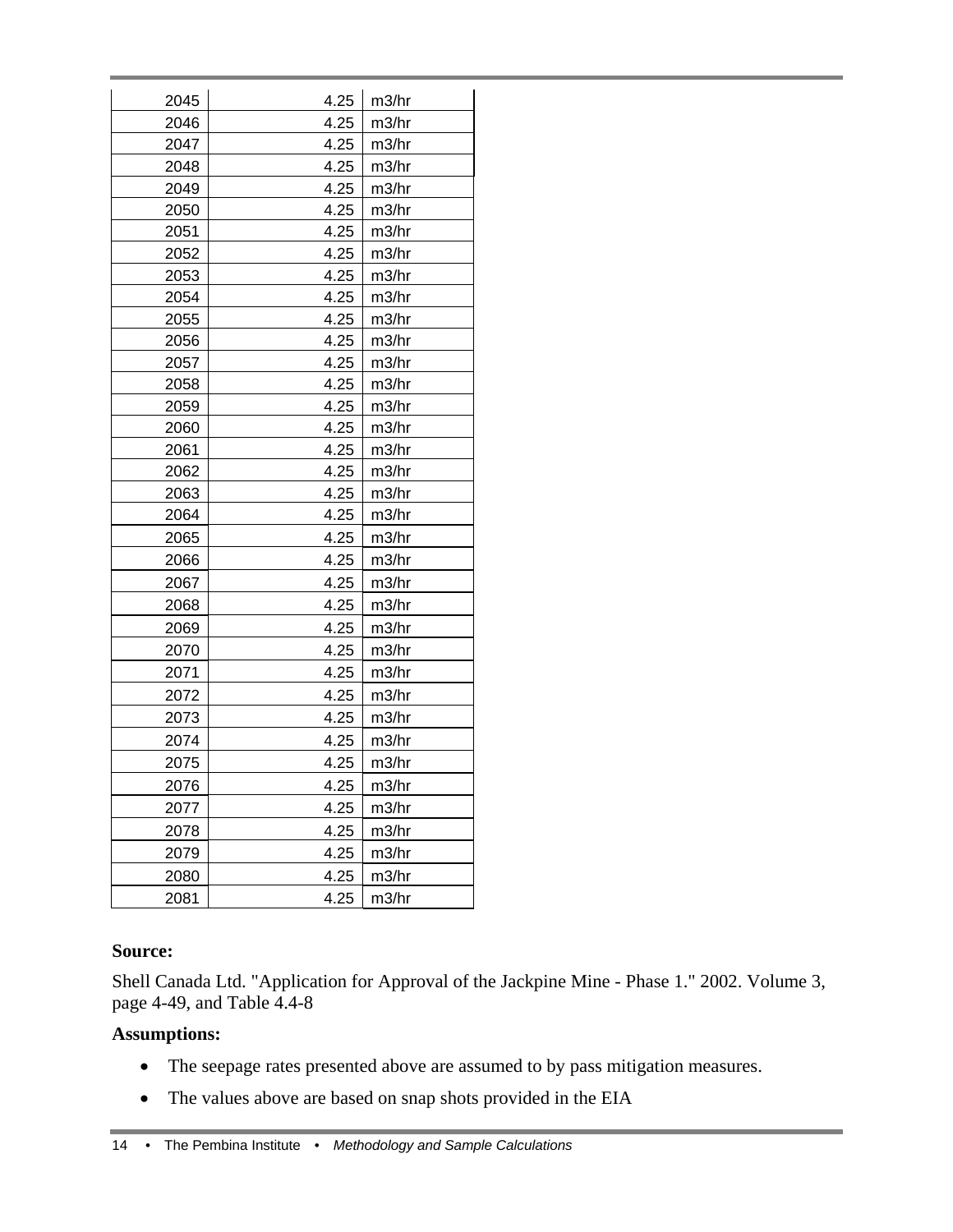• The seepage rate of 4.25 m<sup>3</sup>/hr is assumed to continue into the far future

## **1.2.6 Shell Canada Inc. – Jackpine Expansion**

The data used to estimate seepage that escapes mitigation measures associated with the operation of the Canadian Natural – Horizon project are provided in Table 7. The primary assumptions with this data are provided below the table.

| <b>ETDA Seepage - Seepage to Aquifer from</b><br><b>ETDA</b> |         |                     |  |  |
|--------------------------------------------------------------|---------|---------------------|--|--|
| Year                                                         | Value   | Unit                |  |  |
| 2007                                                         | 0       | $\overline{m^3}/hr$ |  |  |
| 2008                                                         | 0       | m3/hr               |  |  |
| 2009                                                         | 0       | m3/hr               |  |  |
| 2010                                                         | 0       | m3/hr               |  |  |
| 2011                                                         | 0       | m3/hr               |  |  |
| 2012                                                         | 0       | m3/hr               |  |  |
| 2013                                                         | 0       | m3/hr               |  |  |
| 2014                                                         | 0       | m3/hr               |  |  |
| 2015                                                         | 78.767  | m3/hr               |  |  |
| 2016                                                         | 157.534 | m3/hr               |  |  |
| 2017                                                         | 264.840 | m3/hr               |  |  |
| 2018                                                         | 374.429 | m3/hr               |  |  |
| 2019                                                         | 476.027 | m3/hr               |  |  |
| 2020                                                         | 583.333 | m3/hr               |  |  |
| 2021                                                         | 692.922 | m3/hr               |  |  |
| 2022                                                         | 801.370 | m3/hr               |  |  |
| 2023                                                         | 864.155 | m3/hr               |  |  |
| 2024                                                         | 864.155 | m3/hr               |  |  |
| 2025                                                         | 864.155 | m3/hr               |  |  |
| 2026                                                         | 0.000   | m3/hr               |  |  |
| 2027                                                         | 0.000   | m3/hr               |  |  |
| 2028                                                         | 0.000   | m3/hr               |  |  |
| 2029                                                         | 0.000   | m3/hr               |  |  |
| 2030                                                         | 0.000   | m3/hr               |  |  |
| 2031                                                         | 0.000   | m3/hr               |  |  |
| 2032                                                         | 0.000   | m3/hr               |  |  |
| 2033                                                         | 0.000   | m3/hr               |  |  |
| 2034                                                         | 0.000   | m3/hr               |  |  |
| 2035                                                         | 0.000   | m3/hr               |  |  |
| 2036                                                         | 0.000   | m3/hr               |  |  |
| 2037                                                         | 0.000   | m3/hr               |  |  |
| 2038                                                         | 0.000   | m3/hr               |  |  |
| 2039                                                         | 0.000   | m3/hr               |  |  |
| 2040                                                         | 0.000   | m3/hr               |  |  |
| 2041                                                         | 0.000   | m3/hr               |  |  |
| 2042                                                         | 0.000   | m3/hr               |  |  |

**Table 7: Seepage lost to deep aquifers**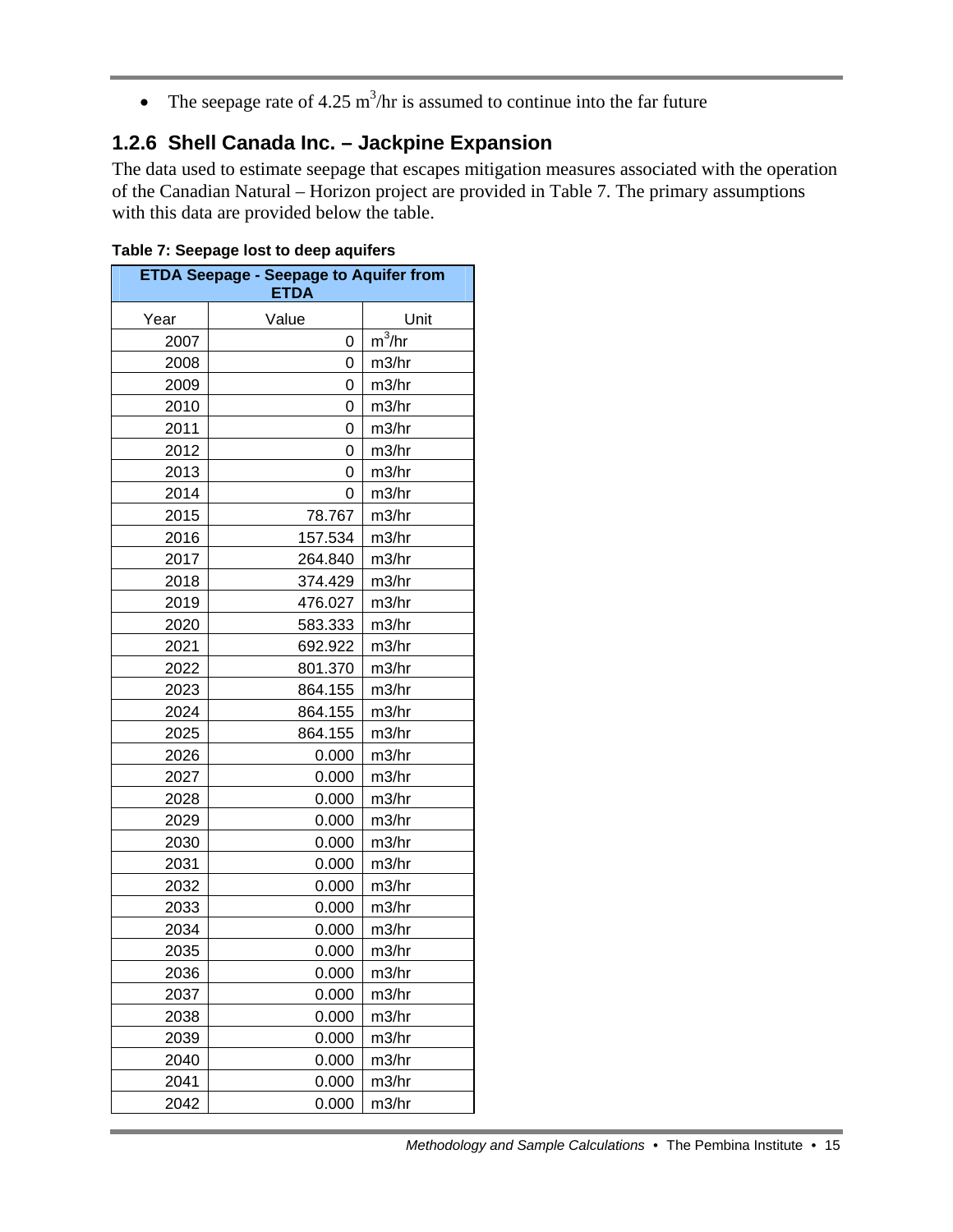| 2043 | 0.000 | m3/hr |
|------|-------|-------|
| 2044 | 0.000 | m3/hr |
| 2045 | 0.000 | m3/hr |
| 2046 | 0.000 | m3/hr |
| 2047 | 0.000 | m3/hr |
| 2048 | 0.000 | m3/hr |
| 2049 | 0.000 | m3/hr |
| 2050 | 0.000 | m3/hr |
| 2051 | 0.000 | m3/hr |
| 2052 | 0.000 | m3/hr |
| 2053 | 0.000 | m3/hr |
| 2054 | 0.000 | m3/hr |
| 2055 | 0.000 | m3/hr |
| 2056 | 0.000 | m3/hr |
| 2057 | 0.000 | m3/hr |
| 2058 | 0.000 | m3/hr |
| 2059 | 0.000 | m3/hr |
| 2060 | 0.000 | m3/hr |
| 2061 | 0.000 | m3/hr |
| 2062 | 0.000 | m3/hr |
| 2063 | 0.000 | m3/hr |
| 2064 | 0.000 | m3/hr |
| 2065 | 0.000 | m3/hr |
| 2066 | 0.000 | m3/hr |
| 2067 | 0.000 | m3/hr |
| 2068 | 0.000 | m3/hr |
| 2069 | 0.000 | m3/hr |
| 2070 | 0.000 | m3/hr |
| 2071 | 0.000 | m3/hr |
| 2072 | 0.000 | m3/hr |
| 2073 | 0.000 | m3/hr |
| 2074 | 0.000 | m3/hr |
| 2075 | 0.000 | m3/hr |
| 2076 | 0.000 | m3/hr |
| 2077 | 0.000 | m3/hr |
| 2078 | 0.000 | m3/hr |
| 2079 | 0.000 | m3/hr |
| 2080 | 0.000 | m3/hr |
| 2081 | 0.000 | m3/hr |

#### **Source**

Shell Canada Limited. "Application for Approval of the Jackpine Mine Expansion & Pierrer River Mine Project - Environmental Impact Assessment." Calgary, 2007. Volume 1 Table 10-2, pg. 10-14

#### **Assumptions:**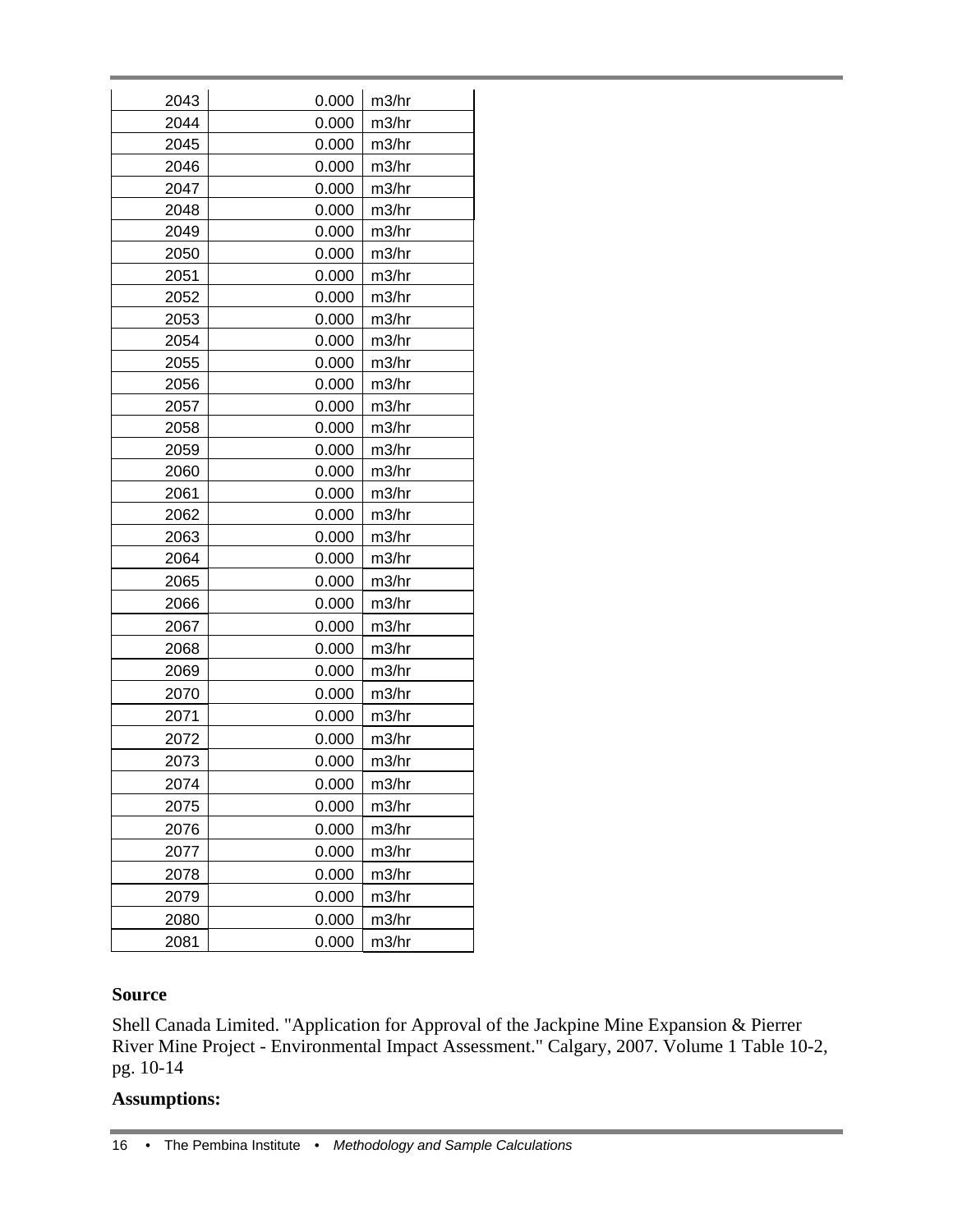- Seepage to Aquifer from the external tailings disposal area is the only source of seepage on site.
- Far future seepage is not included in this assessment.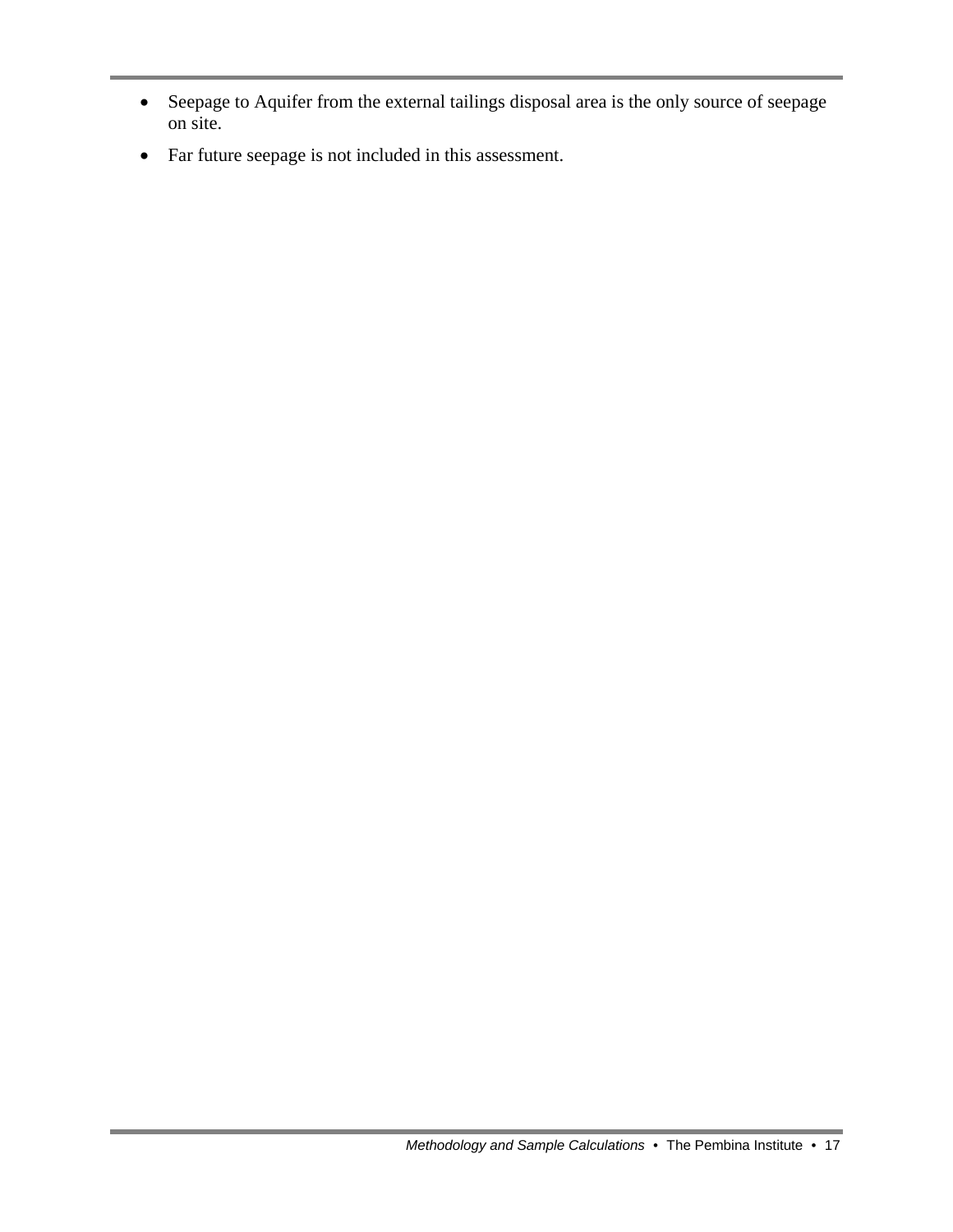## **1.2.7 Suncor – Tar Island Dyke**

The data used to estimate seepage that escapes mitigation measures associated with the operation of the Suncor – Tar Island Dyke project are provided in Table 8. The primary assumptions with this data are provided below the table.

| <b>Seepage to Deep Aquifers -</b><br>Lost |       |                    | <b>Construction Water Seepage</b> |       |                    |
|-------------------------------------------|-------|--------------------|-----------------------------------|-------|--------------------|
| Year                                      | Value | Unit               | Year                              | Value | Unit               |
| 2007                                      | 7.2   | m3/hr              | 2007                              | 234   | m3/hr              |
| 2008                                      | 7.2   | m3/hr              | 2008                              | 234   | m3/hr              |
| 2009                                      | 7.2   | m3/hr              | 2009                              | 234   | m3/hr              |
| 2010                                      | 7.2   | m3/hr              | 2010                              | 234   | m3/hr              |
| 2011                                      | 7.2   | m3/hr              | 2011                              | 234   | m3/hr              |
| 2012                                      | 7.2   | m3/hr              | 2012                              | 0     | m3/hr              |
| 2013                                      | 7.2   | m <sub>3</sub> /hr | 2013                              | 0     | m3/hr              |
| 2014                                      | 7.2   | m3/hr              | 2014                              | 0     | m3/hr              |
| 2015                                      | 7.2   | m3/hr              | 2015                              | 0     | m3/hr              |
| 2016                                      | 7.2   | m <sub>3</sub> /hr | 2016                              | 0     | m <sub>3</sub> /hr |
| 2017                                      | 7.2   | m3/hr              | 2017                              | 0     | m3/hr              |
| 2018                                      | 7.2   | m3/hr              | 2018                              | 0     | m3/hr              |
| 2019                                      | 7.2   | m <sub>3</sub> /hr | 2019                              | 0     | m <sub>3</sub> /hr |
| 2020                                      | 7.2   | m3/hr              | 2020                              | 0     | m3/hr              |
| 2021                                      | 7.2   | m3/hr              | 2021                              | 0     | m3/hr              |
| 2022                                      | 7.2   | m3/hr              | 2022                              | 0     | m <sub>3</sub> /hr |
| 2023                                      | 7.2   | m3/hr              | 2023                              | 0     | m3/hr              |
| 2024                                      | 7.2   | m3/hr              | 2024                              | 0     | m3/hr              |
| 2025                                      | 7.2   | m <sub>3</sub> /hr | 2025                              | 0     | m <sub>3</sub> /hr |
| 2026                                      | 7.2   | m3/hr              | 2026                              | 0     | m3/hr              |
| 2027                                      | 7.2   | m3/hr              | 2027                              | 0     | m3/hr              |
| 2028                                      | 7.2   | m <sub>3</sub> /hr | 2028                              | 0     | m <sub>3</sub> /hr |
| 2029                                      | 7.2   | m3/hr              | 2029                              | 0     | m3/hr              |
| 2030                                      | 7.2   | m3/hr              | 2030                              | 0     | m3/hr              |
| 2031                                      | 7.2   | m <sub>3</sub> /hr | 2031                              | 0     | m <sub>3</sub> /hr |
| 2032                                      | 7.2   | m3/hr              | 2032                              | 0     | m3/hr              |
| 2033                                      | 7.2   | m3/hr              | 2033                              | 0     | m3/hr              |
| 2034                                      | 7.2   | m <sub>3</sub> /hr | 2034                              | 0     | m3/hr              |
| 2035                                      | 7.2   | m3/hr              | 2035                              | 0     | m3/hr              |
| 2036                                      | 7.2   | m3/hr              | 2036                              | 0     | m3/hr              |
| 2037                                      | 7.2   | m3/hr              | 2037                              | 0     | m3/hr              |
| 2038                                      | 7.2   | m3/hr              | 2038                              | 0     | m3/hr              |
| 2039                                      | 7.2   | m3/hr              | 2039                              | 0     | m3/hr              |
| 2040                                      | 7.2   | m3/hr              | 2040                              | 0     | m3/hr              |
| 2041                                      | 7.2   | m3/hr              | 2041                              | 0     | m3/hr              |
| 2042                                      | 7.2   | m3/hr              | 2042                              | 0     | m3/hr              |
| 2043                                      | 7.2   | m3/hr              | 2043                              | 0     | m3/hr              |

#### **Table 8: Seepage lost to deep aquifers**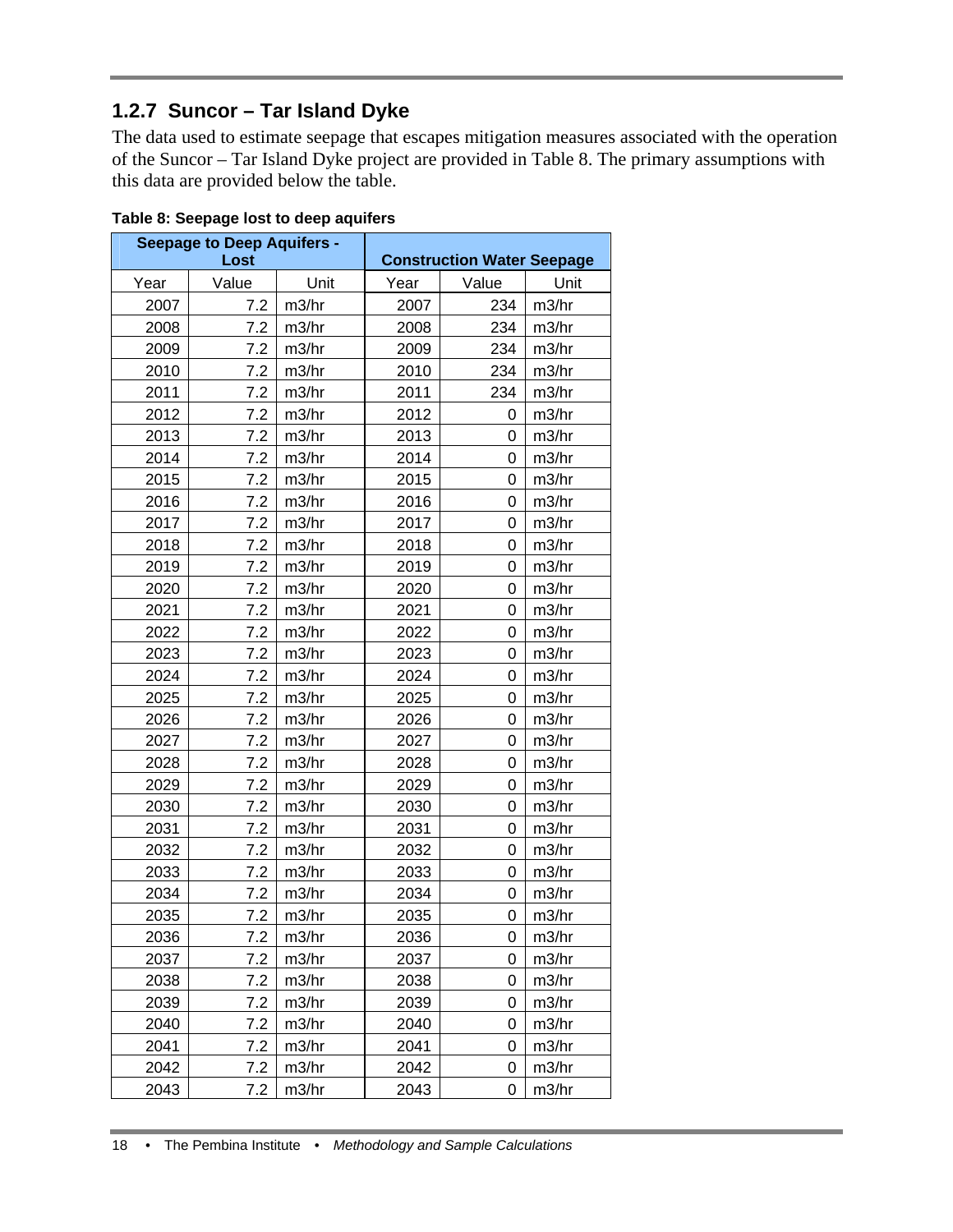| 2044 | 7.2 | m3/hr | 2044 | m3/hr |
|------|-----|-------|------|-------|
| 2045 | 7.2 | m3/hr | 2045 | m3/hr |
| 2046 | 7.2 | m3/hr | 2046 | m3/hr |
| 2047 | 7.2 | m3/hr | 2047 | m3/hr |
| 2048 | 7.2 | m3/hr | 2048 | m3/hr |

#### **Source**

Grace P. Hunter. "Investigation of Groundwater Flow within an Oil Sand Tailings Impoundment and Environmental Implications." University of Waterloo, 2001.

Jim Barker, Dave Rudolph, Trevor Tompkins, Alex Oiffer, Francoise Gervais, . "Attenuation of Contaminants in Groundwater Impacted by Surface Mining of Oil Sands, Alberta, Canada." Paper presented at the IPEC 2007.

#### **Assumptions:**

- Seepage of construction water will reduce to zero  $m^3/hr$  over the next five years.
- Seepage through the base of the pond will continue into the far future 2080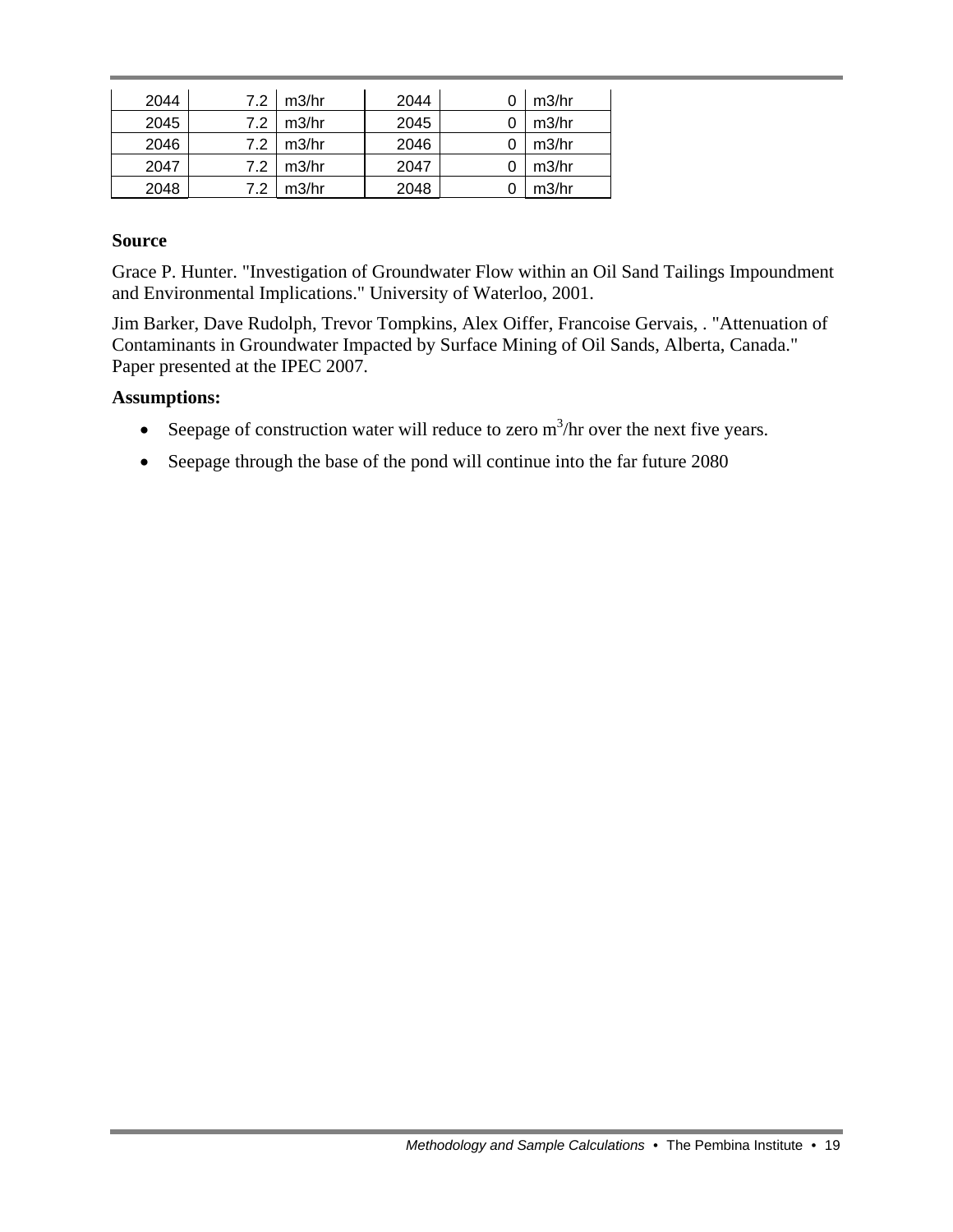# **1.3 Factor Calculation**

## **1.3.1 Introduction**

Several oil sands mines do not have seepage data for a variety of reasons. Proponents of projects in early stages of development have not completed detailed water balances. In other instances projects with impact assessments did not provide detailed information on seepage rates expected to by-pass mitigation measures. Current projects do report seepage rates and seepage water quality to the Government of Alberta. In spite of numerous requests for this information Alberta Environment did not make this information available for this assessment.

The methodology and key assumptions discussed below are for scenario three. The remaining four scenarios used a similar methodology; however, some key assumptions are different. The differences between scenario three and the other four scenarios is discussed in the Other Scenarios section.

## **1.3.2 Methodology**

This assessment estimated seepage for these projects using the following methodology.

The following describes Pembina's methodology to develop seepage rates for current and proposed oil sands mines:

- 1. Pembina first converted the available seepage rates into production intensity basis  $(m<sup>3</sup>)$ seepage /  $m^3$  production).
- 2. Pembina then developed two average seepage factors: one for the beginning of a project (the beginning seepage rate) and the other for the end of project (the end seepage rate). This technique is used to simulate the sealing of ponds overtime.
	- a. The beginning seepage rate is based on the average seepage intensity *over the life of the project*. Pembina used the average seepage intensity over the life of the project to make the calculations more conservative. Some of the EIA data project that tailings ponds will seep more at the beginning of operations than at the end. The average seepage rate over the life of a tailings pond is, therefore, lower than the seepage at the beginning of operations. Table 9 contains the calculated average seepage rate based on the data provided for each mine in the section above.

#### **Table 9: Average seepage rates for six proposed oil sands mines**

| <b>Project</b>                                                    | Average Seepage Rate $(m^3$ Seep / $m^3$<br>bitumen produced) |
|-------------------------------------------------------------------|---------------------------------------------------------------|
| Canadian Natural – Horizon                                        | 0.20                                                          |
| Imperial Oil Resources Ventures Limited<br>(Imperial Oil) - Kearl | 0.12                                                          |
| Petro-Canada Oil Sands Inc. – Fort Hills                          | 0.46                                                          |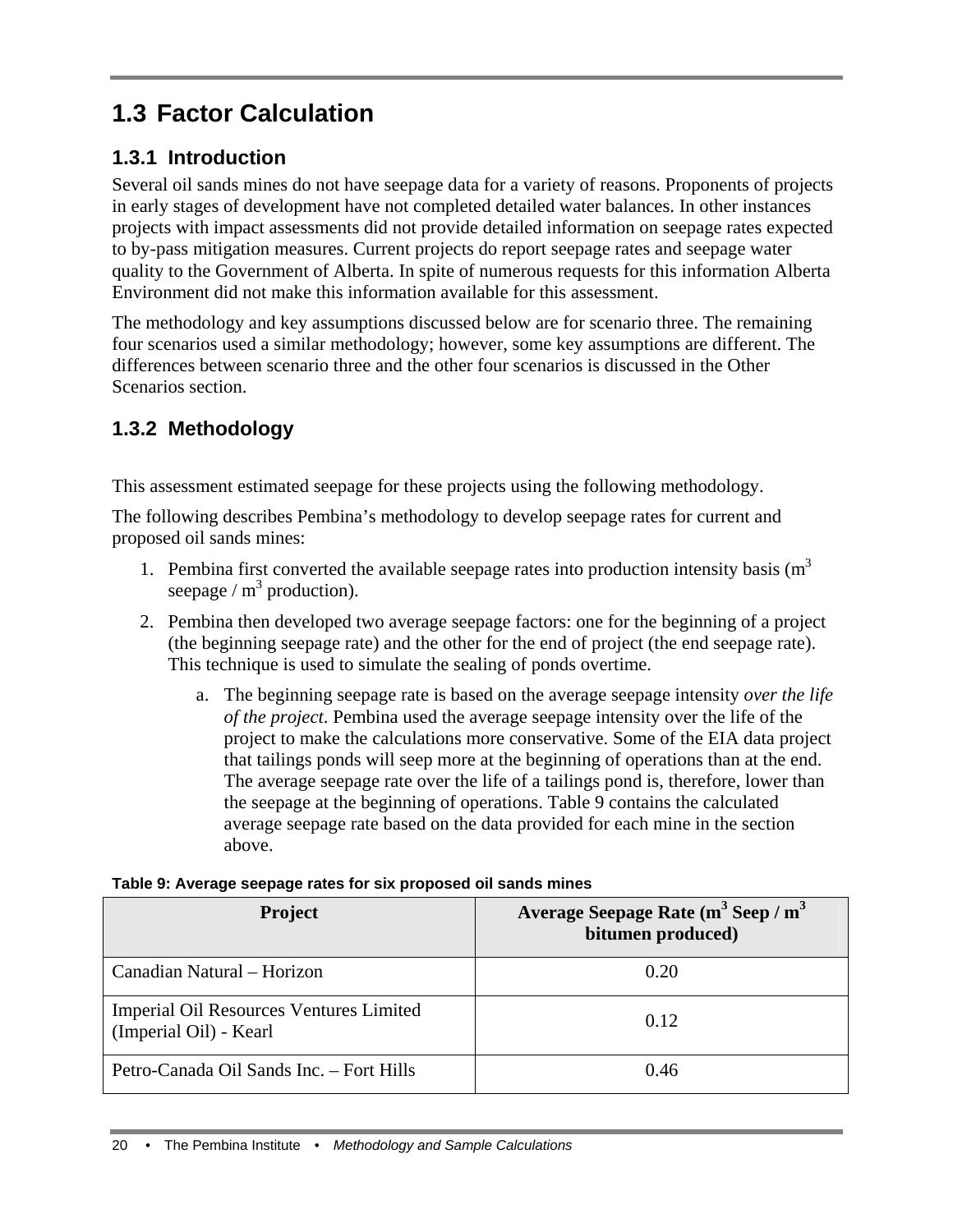| Albian Sands – Muskeg River Mine (Current<br>and Expansion) $^{2}$ | 0.04 |
|--------------------------------------------------------------------|------|
| Shell Canada Ltd. - Jackpine                                       | 0.39 |
| Shell Canada Ltd. – Jackpine Expansion and<br>Pierre River         | 0.37 |
| Average                                                            | 0.26 |

- b. The end seepage rate is based on a seepage reduction factor. Pembina used this method to address sealing in current tailings ponds. For example, a University of Waterloo study found that at Suncor's Pond 1 (Tar Island), "The thick sequence of fine tailings and residual bitumen below the pond, and the unsaturated zone that has developed in the underlying sand tailings, form an effective hydraulic barrier to flow. As a result, drainage flows form the oil sand tailings impoundment are lower and will approach steady state sooner than if pond water were freely flowing into the sand tailings."<sup>3</sup> Projected seepage rates for the Muskeg River Mine Expansion, Jackpine and Jackpine expansion<sup>4</sup> demonstrate this reduced seepage rate. The average seepage reduction rate based on these three projects is 84%. Using the average seepage rate calculated above the end of project seepage rate is  $0.04 \text{ m}^3/\text{m}^3$  production.
- 3. Pembina then estimated seepage rates based on bitumen production for current and proposed oil sands mines without seepage data using the two seepage factors  $(0.26 \text{ m}^3/\text{m}^3)$ and  $0.04 \text{ m}^3/\text{m}^3$ ). The beginning seepage rate is applied during the first 18 years of operations.5 The end seepage rate is used during the remaining years of operation.
- 4. Pembina then aggregated the seepage rates to generate total seepage rates per year.

 $\overline{a}$ 

 $2<sup>2</sup>$  The seepage reported by Albian Sands is significantly lower than other projects. Pembina is unclear as to why this value is lower.

<sup>&</sup>lt;sup>3</sup> Grace P. Hunter (2001). Investigation of Groundwater Flow Within an Oil Sand Tailings Impoundment and Environmental Implications. Earth Sciences, University of Waterloo. **Master of Science:** 363.

<sup>&</sup>lt;sup>4</sup> The data presented in the data tables for Jackpine Expansion does not demonstrate this reduced seepage rate. However, specific pond seepage rates are discussed in more detail in the project application, see Shell Canada Limited. "Application for Approval of the Jackpine Mine Expansion & Pierrer River Mine Project - Environmental Impact Assessment." Calgary, 2007. ETDA seepage, pg. 6-211 table 6.3-18

<sup>&</sup>lt;sup>5</sup> Three project clearly projected reduced seepage over time (Muskeg River Mine Expansion, Jackpine and Jackpine expansion). For these three projects the average time period until a reduced seepage rate is projected in a given tailings pond is 18 years.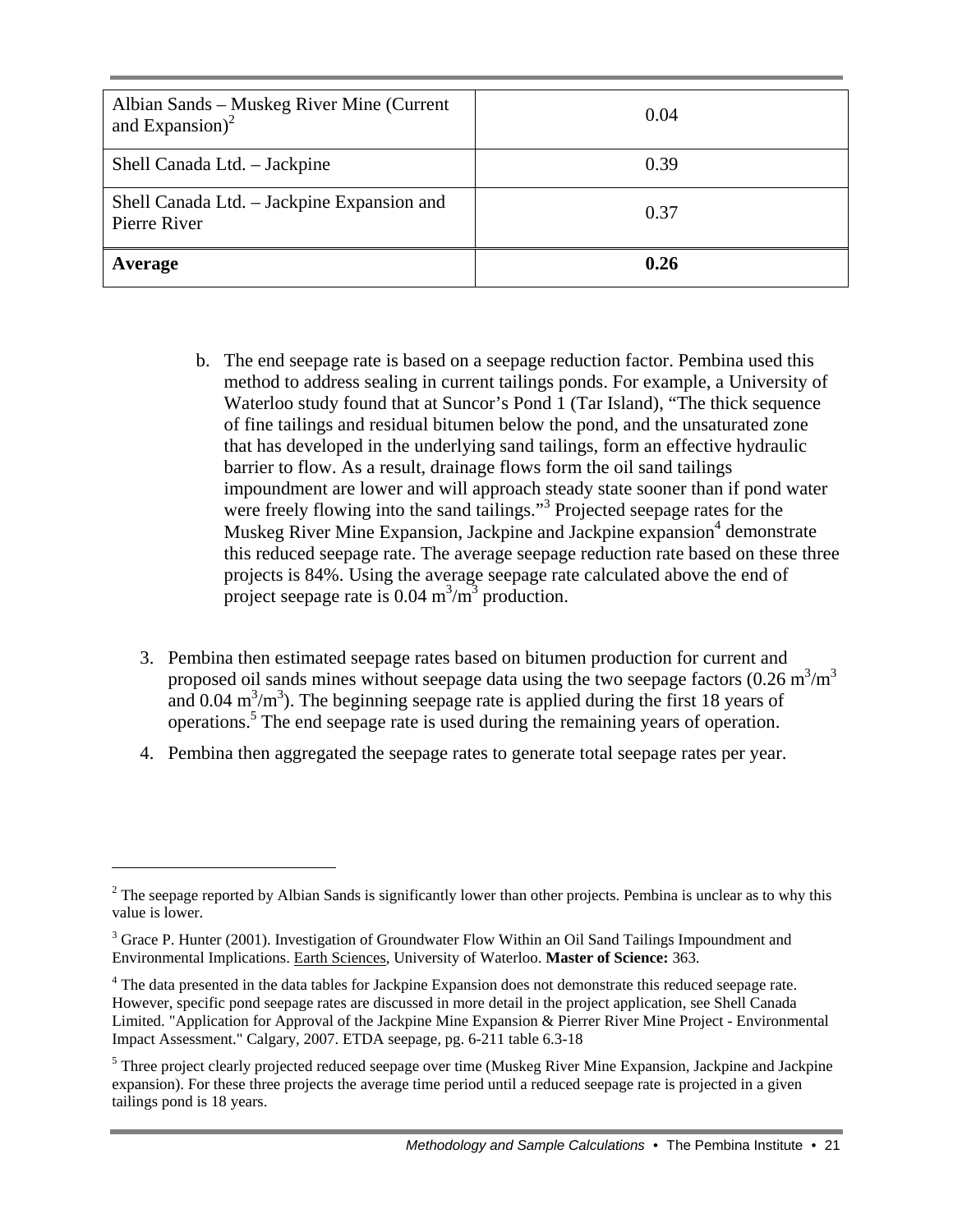### **1.3.3 Example Calculations**

The following demonstrates the calculation methodology used for developing estimated seepage values for one proposed mine, Suncor Voyageur South. The expected start up time for Suncor Voyageur South is 2011 with production of  $18,216 \text{ m}^3$  bitumen/day.<sup>6</sup>

Where,

 $BP = \text{Bitumen Production (m}^3/d)$  $SF_b$  = Beginning seepage factor (m<sup>3</sup> seepage / m<sup>3</sup> production)  $SF_e =$  End seepage factor (m<sup>3</sup> seepage / m<sup>3</sup> production)  $S_e$  = Estimated Seepage (m<sup>3</sup>/d)

Then,

 $S_e = SF_b \times BP$ 

Given,

 $BP = 18,216(m^3/day)$  $SF_b = 0.26$  (m<sup>3</sup>/m<sup>3</sup>)  $SF_e = 0.04$  (m<sup>3</sup>/m<sup>3</sup>)

Then seepage for the first 18 years will be calculated using the beginning seepage factor as below,

$$
S_e = 18,216(m^3 / day) \times 0.26(m^3 / m^3)
$$
  

$$
S_e = 4736(m^3 / day)
$$

The seepage for the remainder of the project will be calculated using the end seepage factor as below,

$$
S_e = 18,216(m^3 / day) \times 0.04(m^3 / m^3)
$$

$$
S_e = 728(m^3 / day)
$$

1

The analysis made similar calculations for all proposed projects.

<sup>&</sup>lt;sup>6</sup> Dunbar, B. (2008). "Existing and Proposed Canadian Commercial Oil Sands Projects." Retrieved November 20, 2008, from http://www.strategywest.com/downloads/StratWest\_OSProjects.pdf.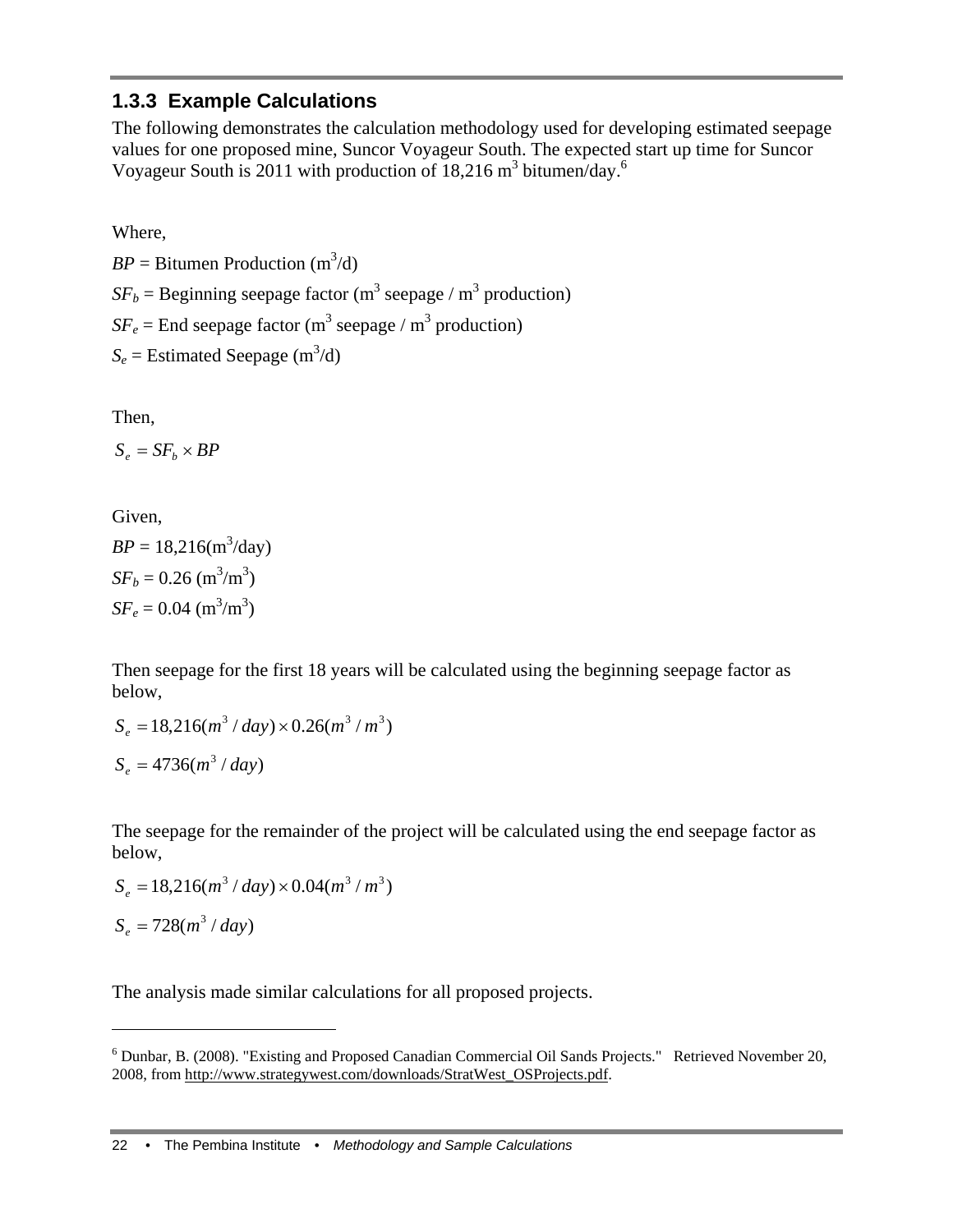| Project                                     | Production $(m^3/day)$ | <b>Beginning Seepage</b><br>Rate $(m^3/day)$ | <b>End Seepage Rate</b><br>$(m^3/day)$ |
|---------------------------------------------|------------------------|----------------------------------------------|----------------------------------------|
| Canadian Natural -<br>Horizon Phase 3 and 4 | 48,800                 | 12,816                                       | 2,054                                  |
| $Suncor-Current7$                           | $46,728^8$             | 1,968                                        | 1,968                                  |
| $Suncor - Expansions$<br>(Voyageur South)   | 19,000                 | 5,016                                        | 804                                    |
| Syncrude Current <sup>9</sup>               | 64,713                 | 2,724                                        | 2,724                                  |
| $Syncrude -$<br>Announced                   | 29,568                 | 7,776                                        | 1,246                                  |
| Synenco – Northern<br>Lights                | 18,206                 | 4,788                                        | 765.6                                  |
| Total - Deer Creek<br>Announced             | 15,900                 | 4,180                                        | 669.6                                  |
| <b>Total - Deer Creek</b><br>Application    | 15,900                 | 4,180                                        | 669.6                                  |
| UTS/Tek Cominco-<br>Announced               | 33,391                 | 8,784                                        | 1,404                                  |

**Table 10: Summary of estimated seepage rates per project** 

## **1.4 Other Scenarios**

 $\overline{a}$ 

Pembina developed 4 other scenarios in order to assess the range of seepage values possible by varying key assumptions in the model. As all scenarios use the same base EIA information (see the Seepage Data from Environmental Impact Assessments section) the differences between the scenarios result from how Pembina used the EIA data to develop generic seepage factors. The seepage factor is the most influential variable on the results of each scenario in Pembina's

<sup>&</sup>lt;sup>7</sup> Excludes Tar Island. Also, all of Sunco'r current ponds are considered as sealed because they have been in operation for a longer period of time.

<sup>&</sup>lt;sup>8</sup> Assumed maximum current production. Actual production may be lower.

 $9$  Production is based on maximum potential production as per Dunbar, B. (2008). "Existing and Proposed Canadian Commercial Oil Sands Projects." Retrieved November 20, 2008, from

http://www.strategywest.com/downloads/StratWest\_OSProjects.pdf. Actual production may be lower. All Syncrude ponds are assumed to be sealed.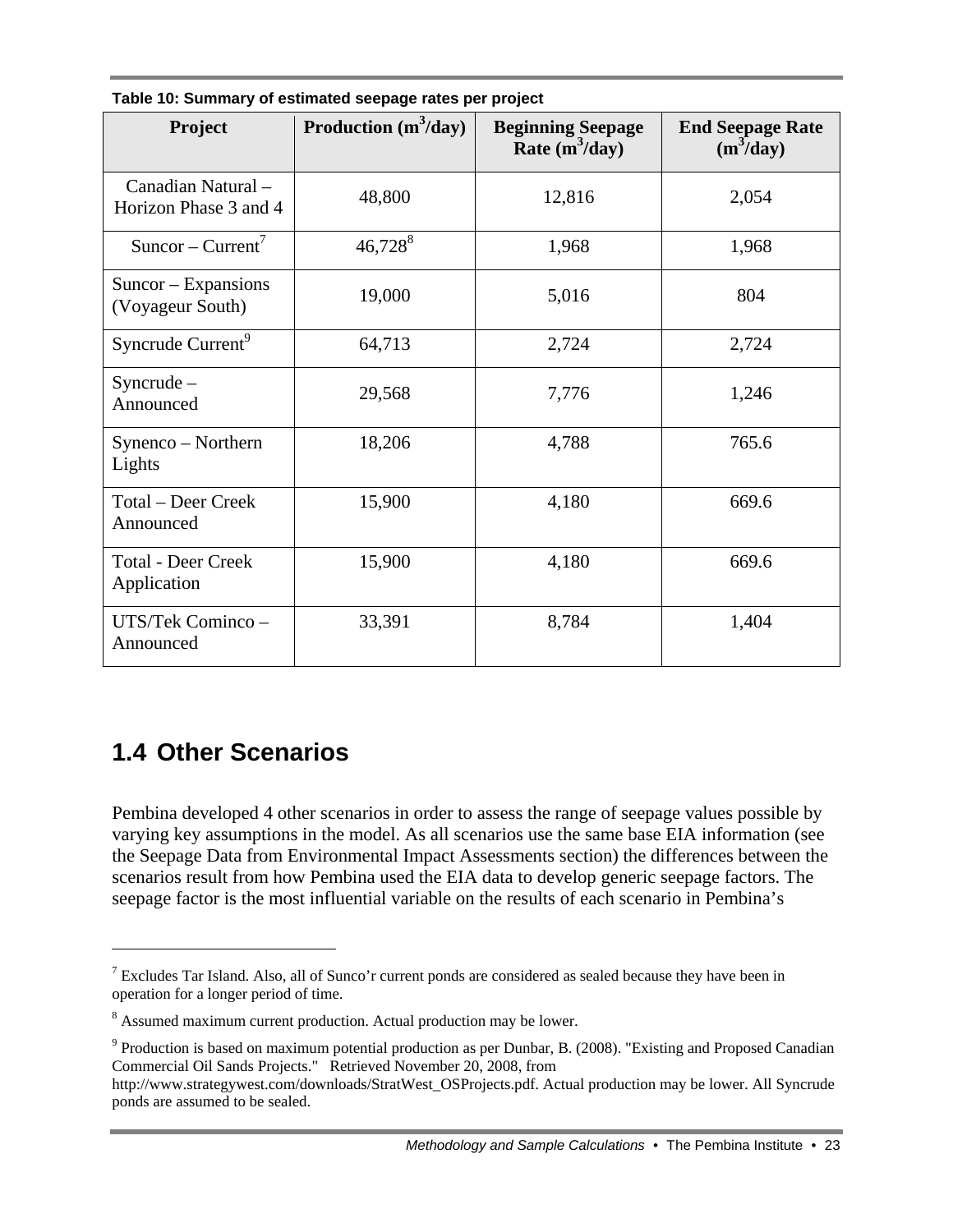seepage model. These differences are discussed in detail below. This discussion is followed by a comparison of the results for each of the scenarios.

Scenario 3 is the scenario used in the report and is summarized first below, followed by the other scenarios.

## **1.4.1 Scenario 3 – Report Scenario**

There are three main assumptions associated with scenario 3 that are varied for the other assumptions.

- 1. **Beginning and End Seepage Factor:** Scenario 3 uses two seepage factors. One used to estimate the seepage at the beginning of a project and the other to estimate the seepage near the end of the project. The intent of the two seepage factors is to incorporate the concept of tailings ponds sealing over time.
- 2. **Seepage Factor Basis:** The beginning seepage factor is based on an average of projected seepage rates available in EIAs  $(0.26m^3 \text{ sepage/m}^3 \text{ production})$ . The end seepage factor is based on an 85% reduction in this seepage rate  $(0.04 \text{ m}^3 \text{ seepage} / \text{m}^3 \text{ production})$ . The 85% reduction value is calculated from the projected decrease in seepage from three proposed tailings ponds (see the factor calculation section above for more details).
- 3. **Sealing:** Scenario 3 assumes all current ponds are sealed and that future ponds will seal after 18 years<sup>10</sup>. Sealed ponds are still assumed to seep but at a much reduced rate  $(85\%$ lower).

## **1.4.2 Scenario 1 – Average**

1

Scenario 1 differs in two important ways in comparison with Scenario 3:

- 1. **Beginning and End Seepage Factor:** Scenario 1 does not disaggregate seepage rates into beginning and end. Only one seepage rate is used over the life of proposed and current projects without seepage data.
- 2. **Seepage Factor Basis:** As in Scenario 3, Scenario 1 uses a seepage factor based on the average seepage of all projects with EIAs. This seepage factor is  $0.26 \text{ m}^3/\text{m}^3$  production. However, unlike scenario 3, scenario 1 does not assume ponds seal over time. The average seepage factor is applied over the entire project life.

<sup>&</sup>lt;sup>10</sup> Three project clearly projected reduced seepage over time (Muskeg River Mine Expansion, Jackpine and Jackpine expansion). For these three projects the average time period until a reduced seepage rate is projected in a given tailings pond is 18 years.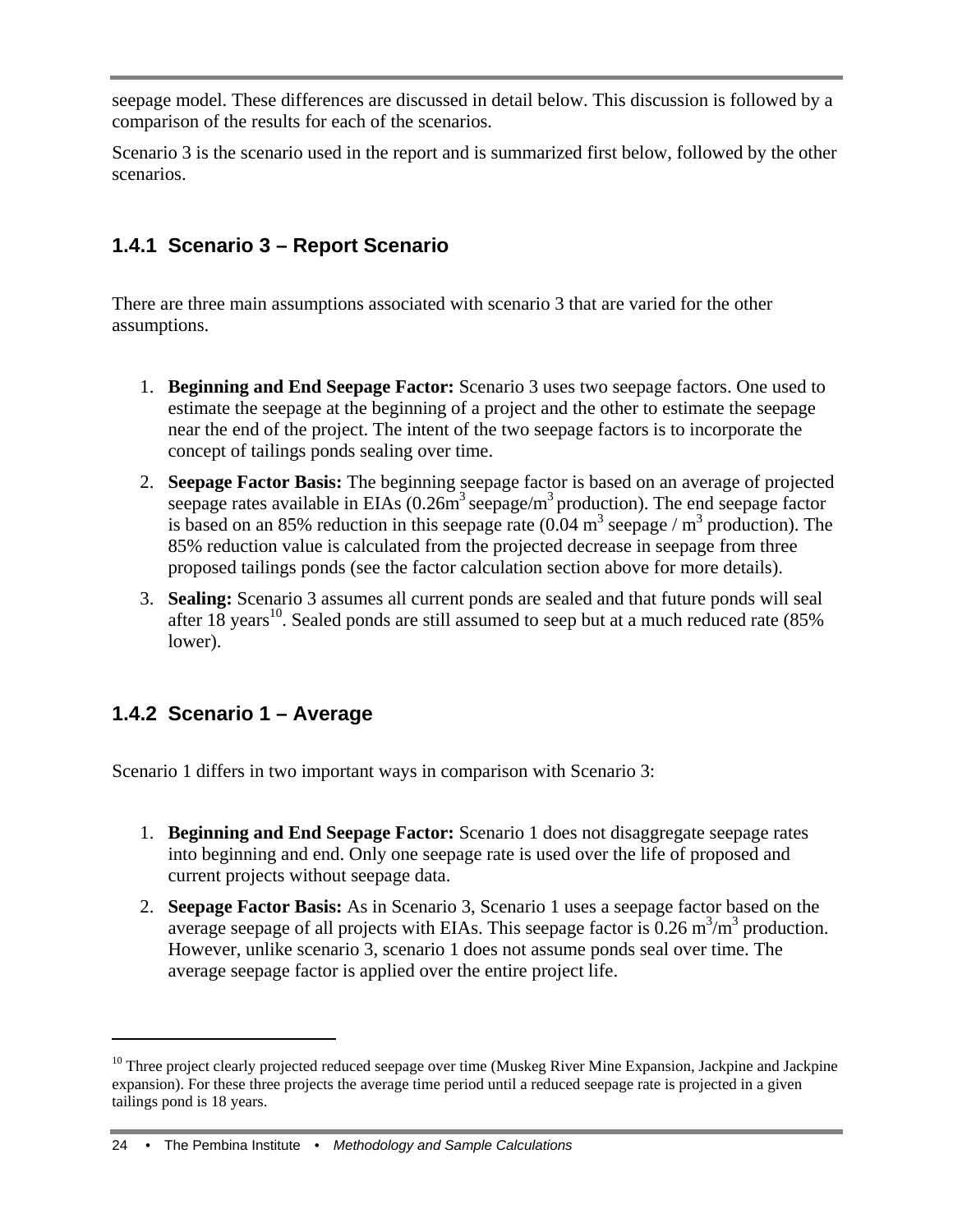3. **Sealing:** Scenario 1 assumes current tailings ponds have not sealed and applies the average seepage factor to current operations as well.

## **1.4.3 Scenario 2 – Current Ponds Sealed**

Scenario 2 is very similar to scenario 3 but does not apply an end seepage factor. Specific differences and similarities are discussed below.

- 1. **Beginning and End Seepage Factor:** Scenario 2 uses two seepage factors. One used to estimate the seepage at the beginning of a project and the other to estimate the seepage of current projects. The intent of the two seepage factors is to address the fact that current tailings ponds at Suncor and Syncrude's facilities have likely sealed over time and so seep less then a new tailings pond would.
- 2. **Seepage Factor Basis:** The beginning seepage factor is based on an average of projected seepage rates available in EIAs  $(0.26m<sup>3</sup>$  seepage/m<sup>3</sup> production). This factor is applied to all future projects without seepage data. A different seepage factor is applied to current operation and is calculated in the same way as the end seepage factor is calculated for scenario 3. That is it is 85% lower than the average seepage rate  $(0.04 \text{ m}^3 \text{ seepage} / \text{m}^3)$ production).
- 3. **Sealing:** Scenario 2 assumes all current ponds are sealed but future ponds will seep at the average rate over their lifetime.

## **1.4.4 Scenario 4 – Most conservative**

Scenario 4 is also very similar to scenario 3; however, it uses the lowest reported seepage rate in place of the average seepage rate used in scenario 3.

- 4. **Beginning and End Seepage Factor:** Scenario 4 uses the beginning and end seepage factors in the same manner as scenario 3. However, the factors themselves are different.
- 5. **Seepage Factor Basis:** The beginning seepage factor is based on the lowest reported seepage rate (Albian Sands – Muskeg River Mine Expansion – 0.04 m<sup>3</sup> seepage / m<sup>3</sup> production). The beginning seepage factor is applied during the first 18 years of the projects life. The end seepage factor is 85% lower then this value  $(0.006 \text{ m}^3 \text{ seepage} / \text{m}^3)$ production). The end seepage factor is applied for the remaining years of the project.
- 6. **Sealing:** Scenario 4 assumes all current ponds are sealed and future ponds will seal after 18 years of operation. Sealed ponds will seep  $0.006 \text{ m}^3$  per  $\text{m}^3$  of production.

## **1.4.5 Scenario 5 – Match Profile**

Scenario 5 is also very similar to scenario 3; however, it attempts to match the seepage profile of reported seepage rates.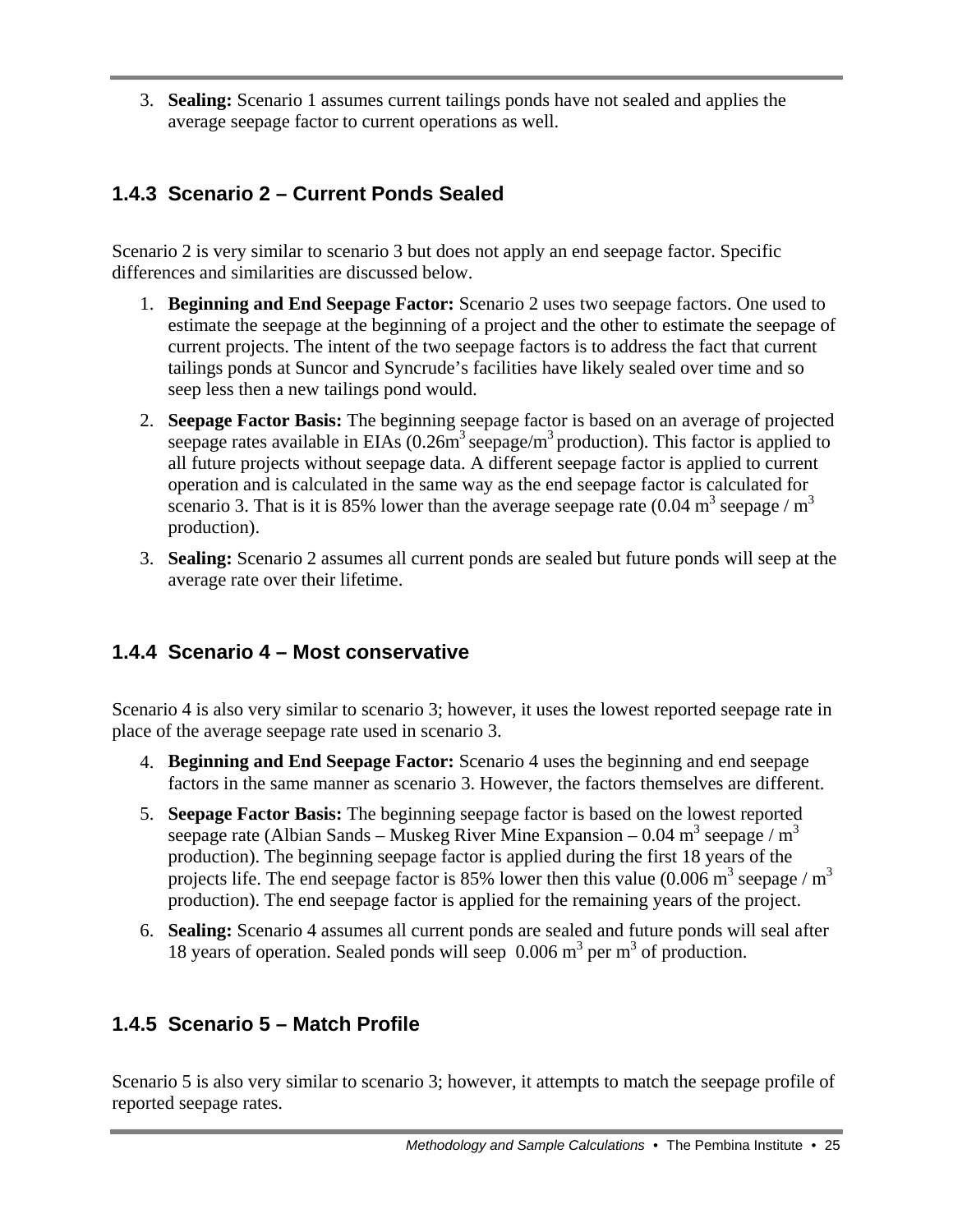- 7. **Beginning and End Seepage Factor:** Scenario 5 also uses beginning and end seepage factors; however they are calculated differently than in scenario 1.
- 8. **Seepage Factor Basis:** The beginning seepage factor is based on the average reported seepage rate of projects with EIAs during their startup period. The seepage value calculated using this methodology is 0.73 m<sup>3</sup> seepage / m<sup>3</sup> production. Similarly an end seepage rate is calculated from reported seepage rates. The seepage value is 0.161  $m<sup>3</sup>$ seepage per  $m<sup>3</sup>$  production. The beginning seepage factor is applied during the first 18 years of the projects life (for projects without seepage rates reported in EIAs). The end seepage factor is applied for the remaining years of the project.
- 9. **Sealing:** Scenario 5 assumes all current ponds are sealed and future ponds will seal after 18 years of operation. Sealed ponds will seep  $0.161 \text{ m}^3$  per  $\text{m}^3$  of production.

### **1.4.6 Comparison**

Table 11 presents a summary of key assumptions and seepage results for each scenario.

| <b>Scenario</b>                      | <b>Beginning</b><br><b>Seepage</b><br>Factor $(m^3)$<br>seepage / $m3$<br>production) | <b>End Seepage</b><br>Factor (m <sup>3</sup><br>seepage / $m3$<br>production) | <b>Total</b><br><b>Seepage</b><br>(Mm <sup>3</sup> )<br>present -<br>2080) | <b>Peak</b><br><b>Seepage</b><br>$(Mm^3/yr)$ | <b>Year of Peak</b><br><b>Seepage</b> |
|--------------------------------------|---------------------------------------------------------------------------------------|-------------------------------------------------------------------------------|----------------------------------------------------------------------------|----------------------------------------------|---------------------------------------|
| $1 - Average$                        | 0.26                                                                                  | 0.26                                                                          | 2293                                                                       | 36                                           | 2012                                  |
| $2$ – Current<br><b>Ponds Sealed</b> | 0.26                                                                                  | $0.04^{11}$                                                                   | 1587                                                                       | 26                                           | 2012                                  |
| $3 -$ Report                         | 0.26                                                                                  | 0.04                                                                          | 945                                                                        | 26                                           | 2012                                  |
| $4-$<br>Conservative                 | 0.04                                                                                  | 0.006                                                                         | 405                                                                        | 21                                           | 2012                                  |
| $5 -$ Mirror                         | 0.73                                                                                  | 0.161                                                                         | 1967                                                                       | 57                                           | 2024                                  |

**Table 11: Summary of key assumptions and results for each scenario** 

Total seepage (the sum of seepage from all projects between now and 2080) is estimated to be between  $405 \text{ Mm}^3$  and  $2293 \text{ Mm}^3$ . Scenario 3, the scenario used in the report, estimates total seepage at  $945 \text{ Mm}^3$  which is relatively conservative given the range of seepage values.

Figures 1 to 5 below profile the annual seepage rates per scenario for current projects, projects with applications and proposed projects. Current projects include Suncor, Syncrude and Albian.

 $\overline{a}$ 

 $11$  Only applied to current ponds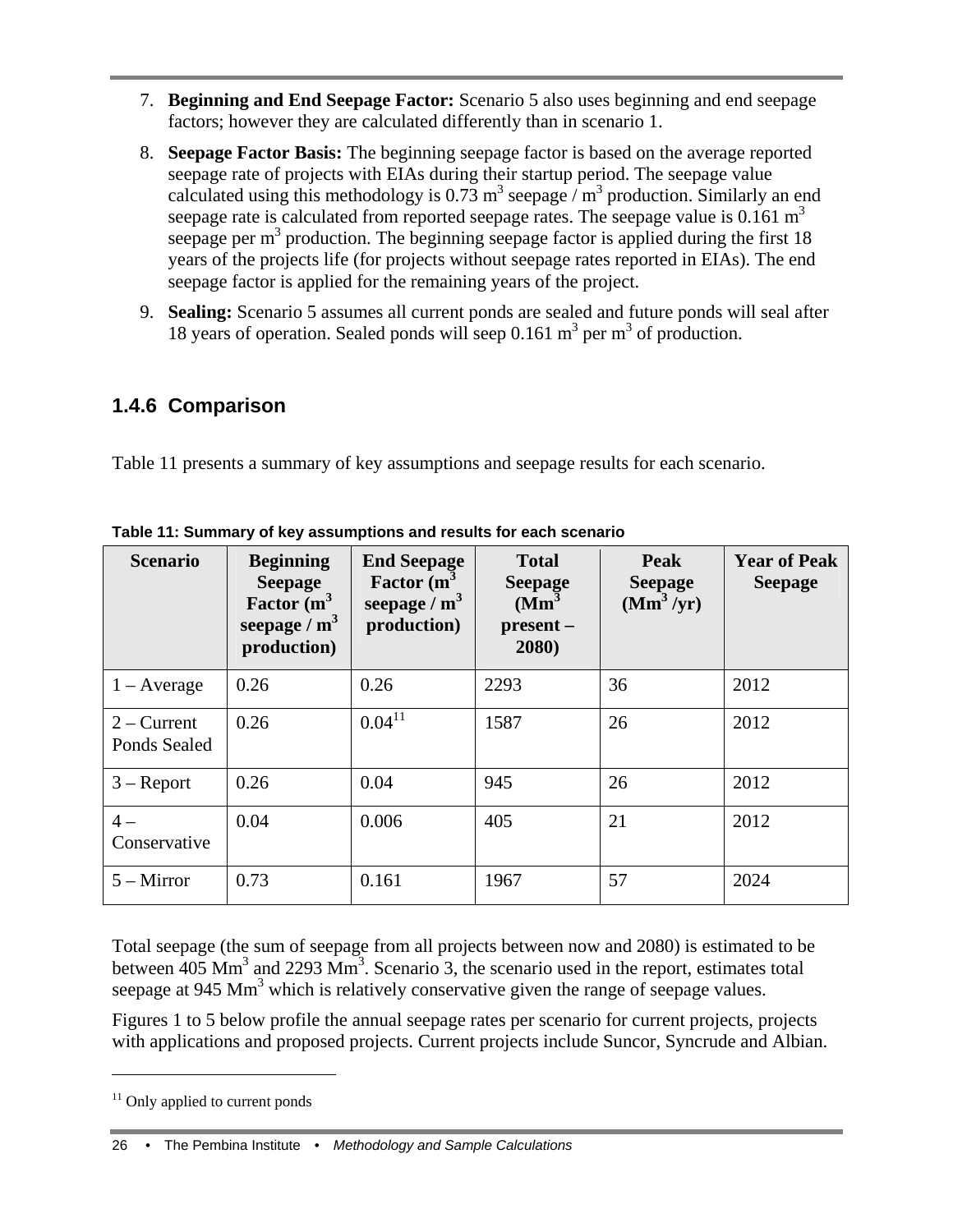Projects with applications include all approved projects and those with approvals pending but with project applications. Proposed projects include all other projects. A total list of projects included in this assessment is available in Table 1.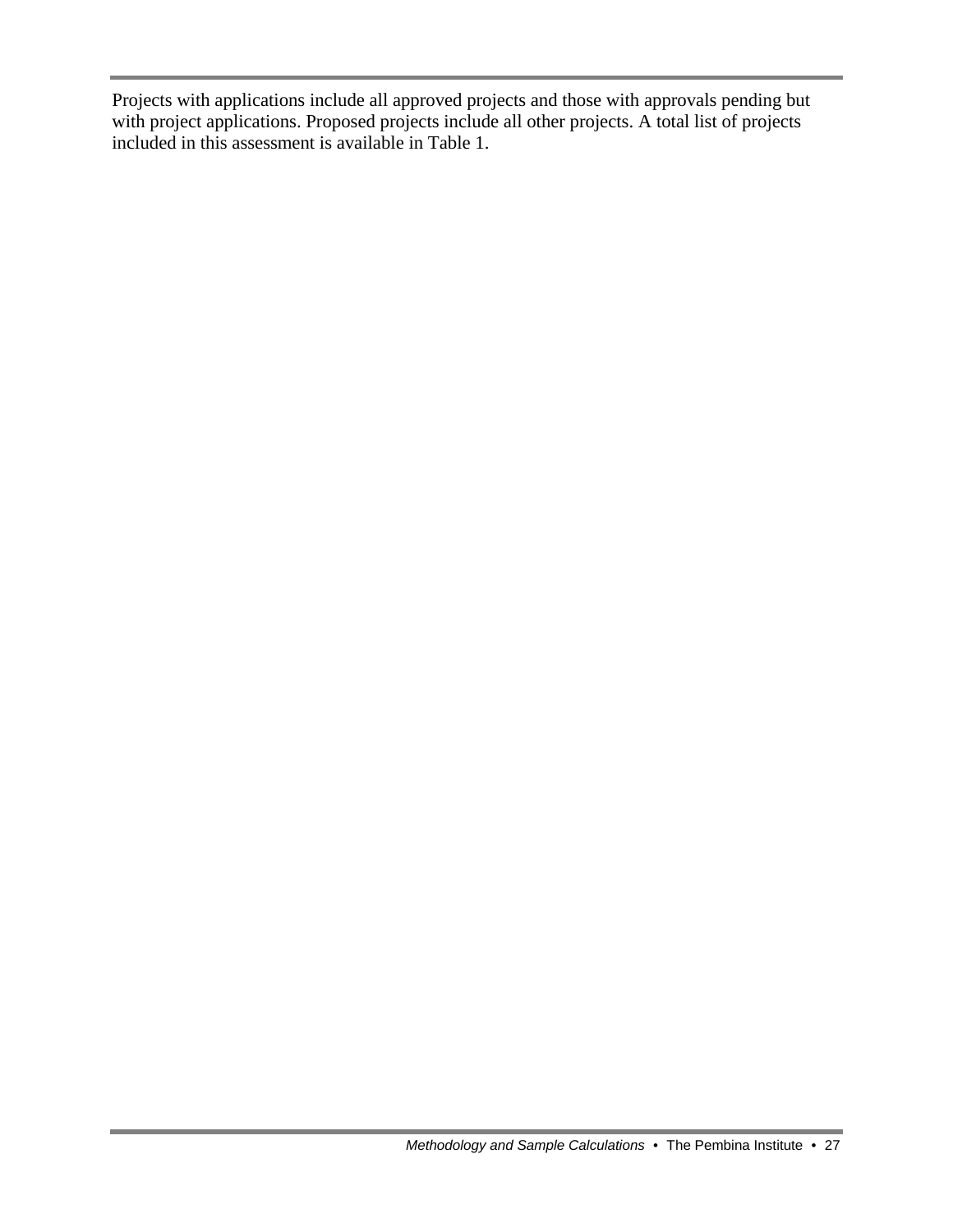

**Aggregated Seepage Rates - Expected**

**Figure 1: Scenario 1 – Projected seepage rates for current and proposed projects** 



**Aggregated Seepage Rates - Expected**

**Figure 2: Scenario 2 – Projected seepage rates for current and proposed projects**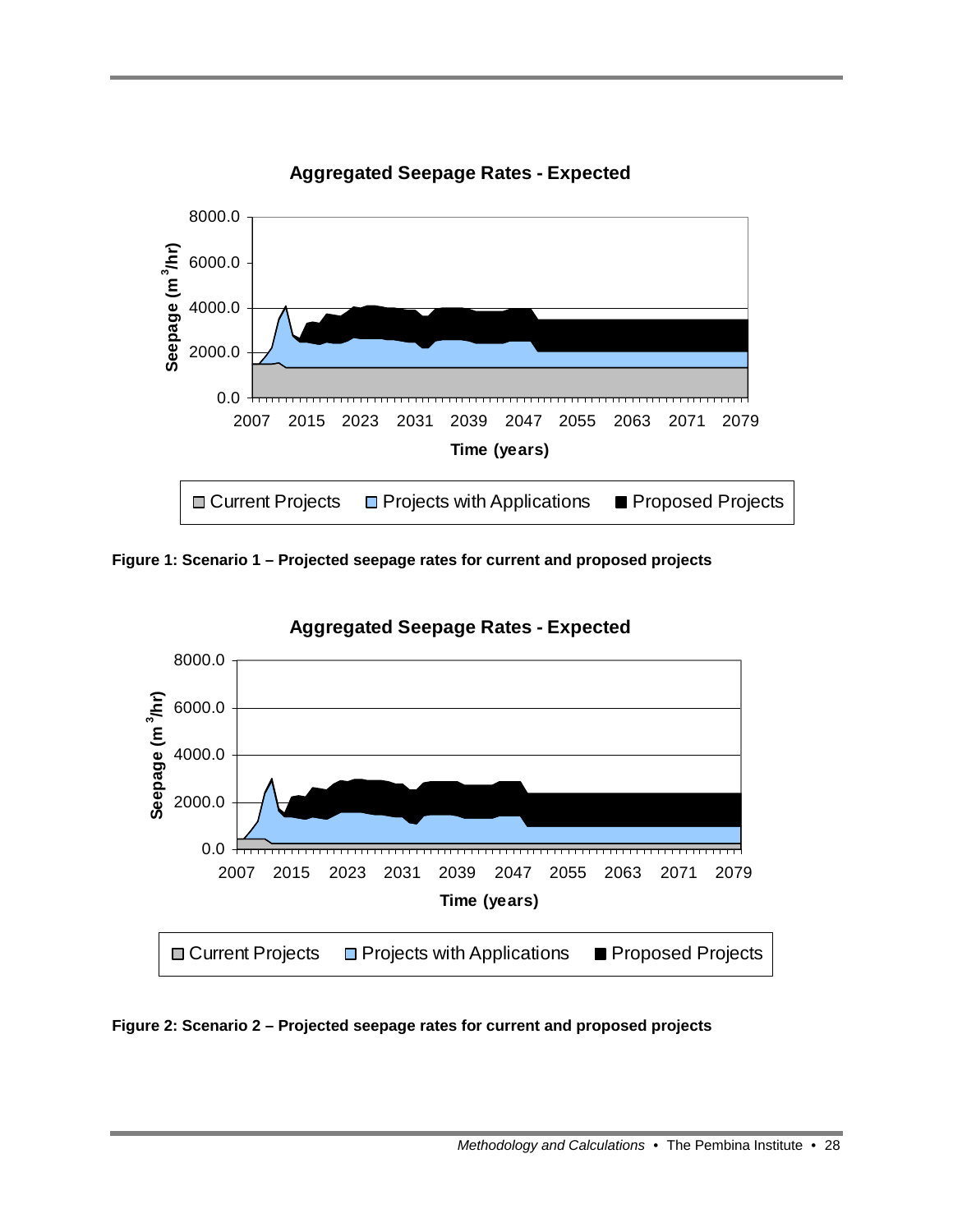

**Figure 3: Scenario 3 - Projected seepage rates for current and proposed projects** 



**Aggregated Seepage Rates - Expected**

**Figure 4: Scenario 4 – Projected seepage rates for current and proposed projects**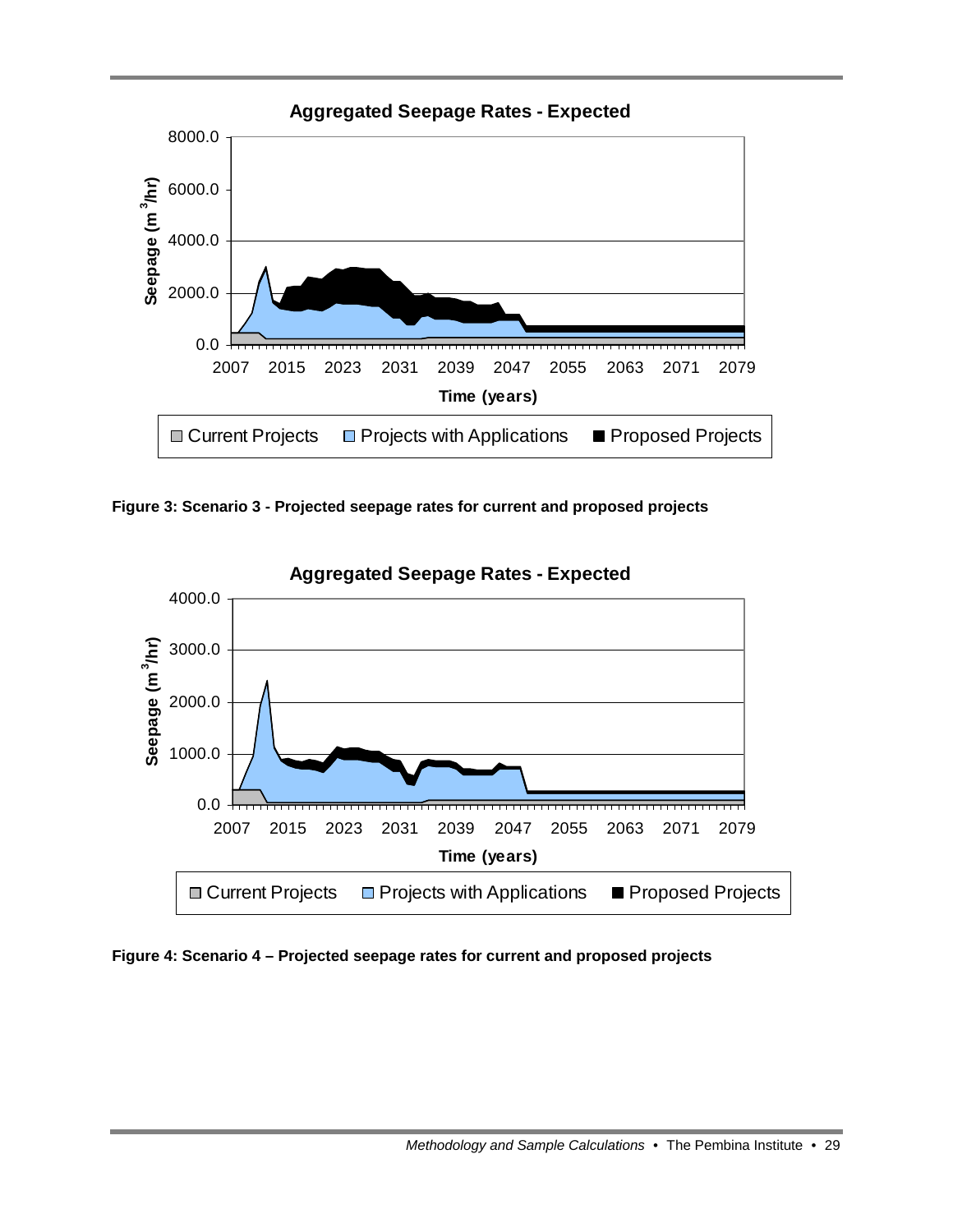

**Figure 5: Scenario 5 – Projected seepage rates for current and proposed projects** 

For information on Pembina's methodology and data used please contact Jeremy Moorhouse at jeremym@pembina.org or at 403-269-3344 ext. 123.